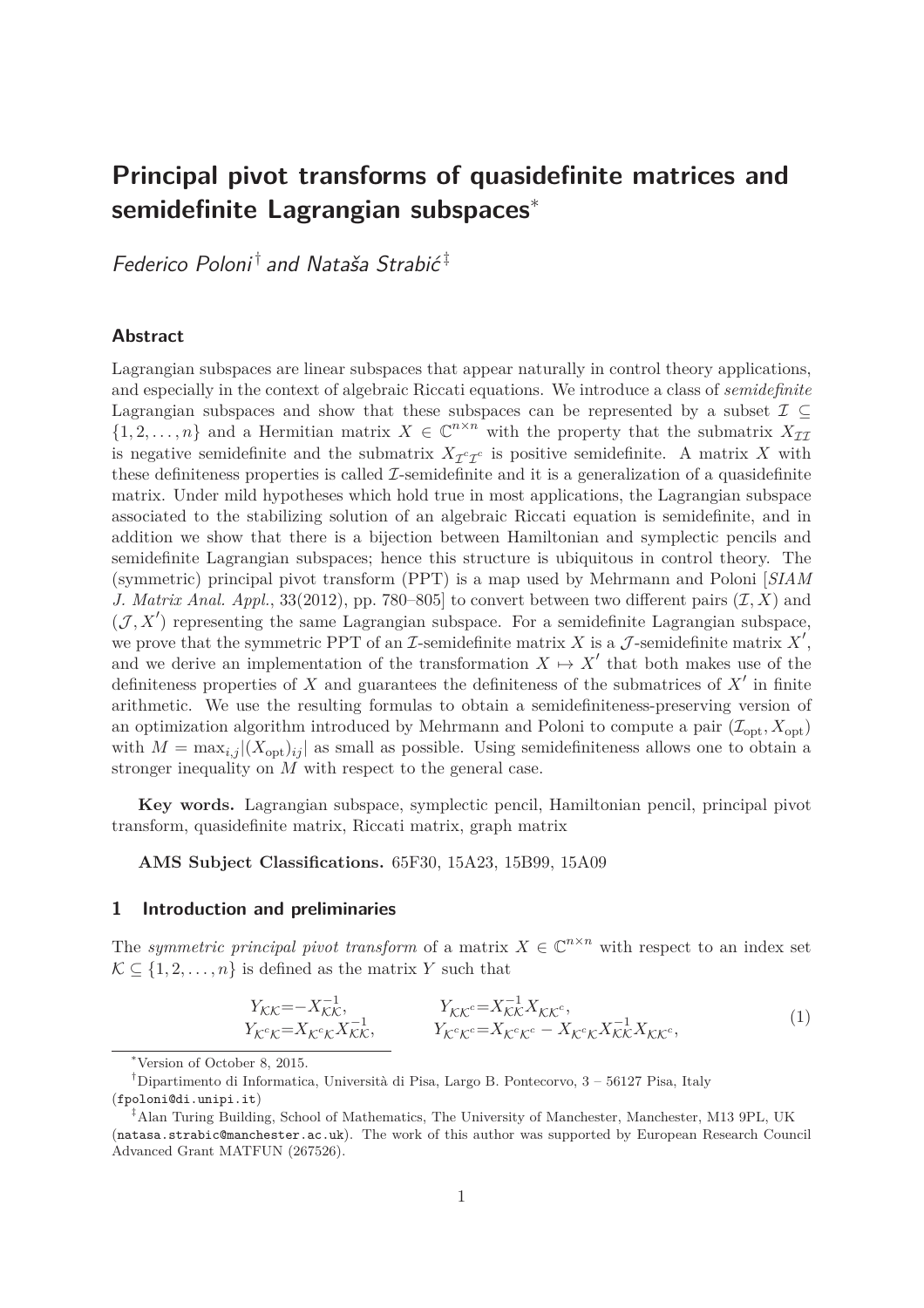where we denote by  $X_{\mathcal{I},\mathcal{I}}$  a submatrix of X with rows and columns indexed by the sets  $\mathcal{I}$  and  $J$ , respectively (the order of the indices does not matter as long as it is chosen consistently), and  $\mathcal{K}^c$  denotes the complement of  $\mathcal{K}$  in  $\{1, 2, \ldots, n\}$ .

For instance, if  $\mathcal{K} = \{1, 2, \ldots, k\}$  is the set of indices corresponding to the leading block of *X*, then

$$
X = \begin{bmatrix} k & n-k \\ X_{11} & X_{12} \\ X_{21} & X_{22} \end{bmatrix}, \quad Y = \begin{bmatrix} k & n-k \\ -X_{11}^{-1} & X_{11}^{-1}X_{12} \\ X_{21}X_{11}^{-1} & X_{22} - X_{21}X_{11}^{-1}X_{12} \end{bmatrix}.
$$

Note the peculiar structure of this transformation: we invert a principal submatrix of *X* and we perform a Schur complementation on its complement.

The map  $X \mapsto Y$  defined in (1) is a symmetric variant of the *principal pivot transform* (PPT), which appears across various fields under different names. In statistics it is known as the *sweep operator* when it is used to solve least-squares regression problems [9], or as *partial inversion* in the context of linear graphical chain models [25]. Duffin, Hazony and Morrison analyze network synthesis [7] and call it *gyration*. In numerical linear algebra the PPT is often called the *exchange operator* and it is of interest since it relates computations in one structured class of matrices to another. Stewart and Stewart [22] use the exchange operator to generate *J*-orthogonal matrices (matrices  $Q \in \mathbb{R}^{n \times n}$  such that  $Q^T J Q = J$ , where  $J = \text{diag}(\pm 1)$  is a signature matrix) from hyperbolic Householder transformations. Higham [11] further shows how to obtain a hyperbolic CS decomposition of a *J*-orthogonal matrix directly from the standard CS decomposition via the exchange operator. Moreover, certain important classes of matrices are invariant under this operation. Tucker [24] shows that the principal pivot transform of a *P*-matrix (a matrix whose principal minors are all positive) is again a *P*-matrix when the matrix is real. This result was extended to complex *P*-matrices by Tsatsomeros in [23], where further details of the history and properties of the PPT can be found. An overview by Higham [11, sec. 2] provides additional references.

Mehrmann and Poloni [18] use the symmetric PPT (1) in the context of Lagrangian subspaces, which are an essential structure in control theory applications (e.g.  $[1, 8, 14, 17]$ ), to obtain their *permuted Lagrangian graph representation*, and show that it both preserves the Lagrangian structure in computations and is numerically stable to work with. In this representation a Lagrangian subspace is identified with the pair  $(\mathcal{I}, X)$ , where  $\mathcal{I} \subseteq \{1, 2, \ldots, n\}$  and  $X \in \mathbb{C}^{n \times n}$  is Hermitian. The symmetric PPT (1) is used to convert between two different representations in an optimization algorithm [18, Alg. 2] which computes a subset  $\mathcal{I}_{opt}$  and an associated  $X_{\text{opt}}$  whose elements are bounded by a small constant. Using this matrix  $X_{\text{opt}}$ improves numerical stability in several contexts, see [20].

In this paper we focus on a class of Lagrangian subspaces whose representation  $(\mathcal{I}, X)$  has additional structure. Let the symbol ≻ denote the Löwner ordering:  $A \succ B$  ( $A \succeq B$ ) means that *A* − *B* is positive (semi)definite. We say that a Hermitian matrix  $X = X^* \in \mathbb{C}^{n \times n}$  is  $\mathcal{I}\text{-}definite, \text{ for } \mathcal{I} \subseteq \{1, 2, \ldots, n\}, \text{ if }$ 

$$
X_{\mathcal{II}} \prec 0 \quad \text{and} \quad X_{\mathcal{I}^c \mathcal{I}^c} \succ 0. \tag{2}
$$

If the previous definition holds with the symbols  $\succ$ ,  $\prec$  replaced by  $\succeq$ ,  $\preceq$  then *X* is *I*-semidefinite. For  $\mathcal{I} = \emptyset$  an *I*-definite matrix is simply a positive definite matrix and for  $\mathcal{I} = \{1, 2, \ldots, n\}$  and  $I$ -definite matrix is negative definite. In all other cases, an  $I$ -definite matrix is a generalization of a *quasidefinite* matrix, which is *I*-definite for  $\mathcal{I} = \{1, 2, \ldots, k\}$  with some  $k < n$ .

Identifying this class of subspaces and exploiting its properties in applications has several advantages: one can improve a bound on the elements of the matrix  $X_{\text{opt}}$  and preserve this additional structure, which is, for instance, crucial for the existence of a positive semidefinite solution *X* of an algebraic Riccati equation.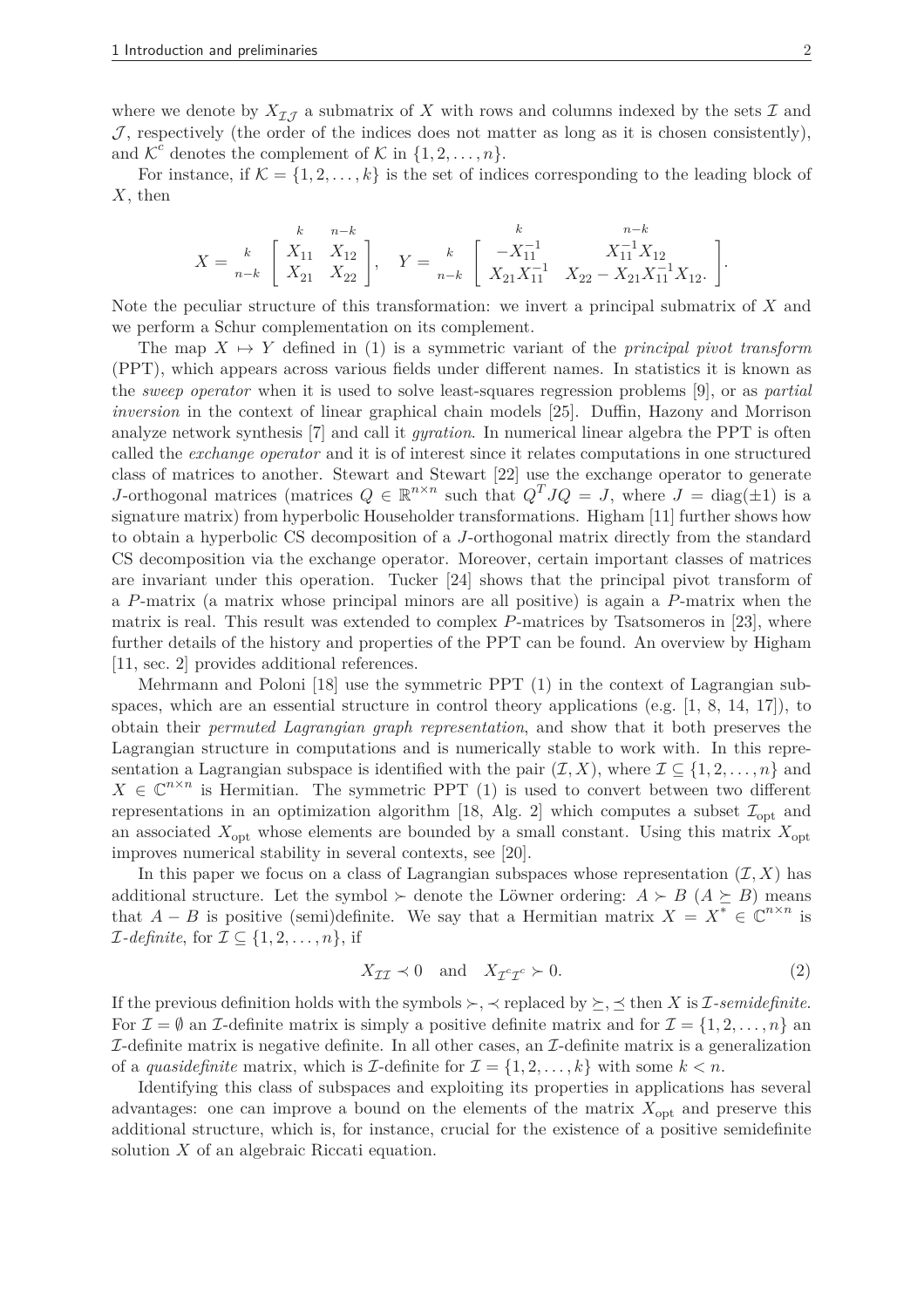The rest of the paper is structured as follows. In Section 2 we present the basic definitions and concepts related to Lagrangian subspaces and their representations  $(\mathcal{I}, X)$ . We introduce a class of Lagrangian *(semi)definite* subspaces in Section 3 and prove that for these subspaces the Hermitian matrix X in the pair  $(\mathcal{I}, X)$  which represents the Lagrangian semidefinite subspace is  $\mathcal I$ -semidefinite for all possible choices of  $\mathcal I$ . In Section 4 we link Lagrangian semidefinite subspaces to Hamiltonian and symplectic pencils appearing in control theory. In Section 5 we derive an implementation of the symmetric PPT (1) which converts between two different representations  $(\mathcal{I}, X)$  and  $(\mathcal{J}, X')$  of a Lagrangian semidefinite subspace. Specifically, we show how an  $\mathcal I$ -semidefinite matrix  $X$  can be converted to a  $\mathcal J$ -semidefinite matrix  $X'$  for a given index set  $\mathcal J$  by the PPT that both makes use of the definiteness properties of  $X$  and guarantees the definiteness of the blocks of X' in finite arithmetic. The symmetric PPT in one case requires the computation of the inverse of a quasidefinite matrix with factored diagonal blocks and we also present an inversion formula which uses unitary factorizations to directly compute the factors of the diagonal blocks of the quasidefinite inverse. In Section 6 we prove that all elements of an  $\mathcal{I}_{\text{opt}}$ -semidefinite matrix  $X_{\text{opt}}$  associated with a semidefinite Lagrangian subspace are bounded by 1 in modulus, and present the optimization algorithm which computes an optimal representation. We test the performance of the algorithm on several numerical experiments in Section 7 and present some concluding remarks in Section 8.

#### **2 PPTs and Lagrangian subspaces**

An *n*-dimensional subspace U of  $\mathbb{C}^{2n}$  is called *Lagrangian* if  $u^*J_nv = 0$  for every  $u, v \in \mathcal{U}$ , where *u* ∗ denotes the conjugate transpose of a vector *u*,

$$
J_n = \begin{bmatrix} 0 & I_n \\ -I_n & 0 \end{bmatrix},
$$

and  $I_n$  is the identity matrix. A full column rank matrix  $U \in \mathbb{C}^{2n \times n}$  is a basis for a Lagrangian subspace if and only if  $U^* J_n U = 0$ . For  $U, V \in \mathbb{C}^{2n \times n}$  of full column rank we write  $U \sim V$  if  $U = VM$  for a square invertible  $M \in \mathbb{C}^{n \times n}$ . Note that this implies that *U* and *V* have the same column space, i.e.  $\text{Im}(U) = \text{Im}(V)$ .

In computational practice, a subspace  $\mathcal U$  is typically represented through a matrix  $U$  whose columns span it. A key quantity is its *condition number*  $\kappa(U) = \sigma_{\max}(U)/\sigma_{\min}(U)$ : the sensitivity of  $\mathcal{U} = \text{Im}(U)$  as a function of *U* depends on it [21, p. 154], as well as the numerical stability properties of several linear algebra operations associated to it, for instance, QR factorizations and least-squares problems [10, Chap. 19 and 20]. Hence, in most applications the natural choice for a basis is a matrix *U* with orthonormal columns, which ensures  $\kappa(U) = 1$ . However, if a matrix *U* is partitioned as

$$
U = \begin{bmatrix} U_1 \\ U_2 \end{bmatrix} \in \mathbb{C}^{2n \times n}, \ U_1, U_2 \in \mathbb{C}^{n \times n},
$$

then it spans a Lagrangian subspace if and only if  $U_1^*U_2 = U_2^*U_1$ , which is a property very difficult to preserve in finite arithmetic. If the matrix  $U_1$  is invertible, one can write

$$
U = \begin{bmatrix} I_n \\ X \end{bmatrix} U_1, \quad X = U_2 U_1^{-1}, \tag{3}
$$

and hence obtain a different matrix  $V = \begin{bmatrix} I_n \\ Y \end{bmatrix}$ *X* whose columns span the same subspace.

Matrices of the form

$$
\mathcal{G}(X) = \begin{bmatrix} I_n \\ X \end{bmatrix}, \quad X \in \mathbb{C}^{n \times n}
$$
 (4)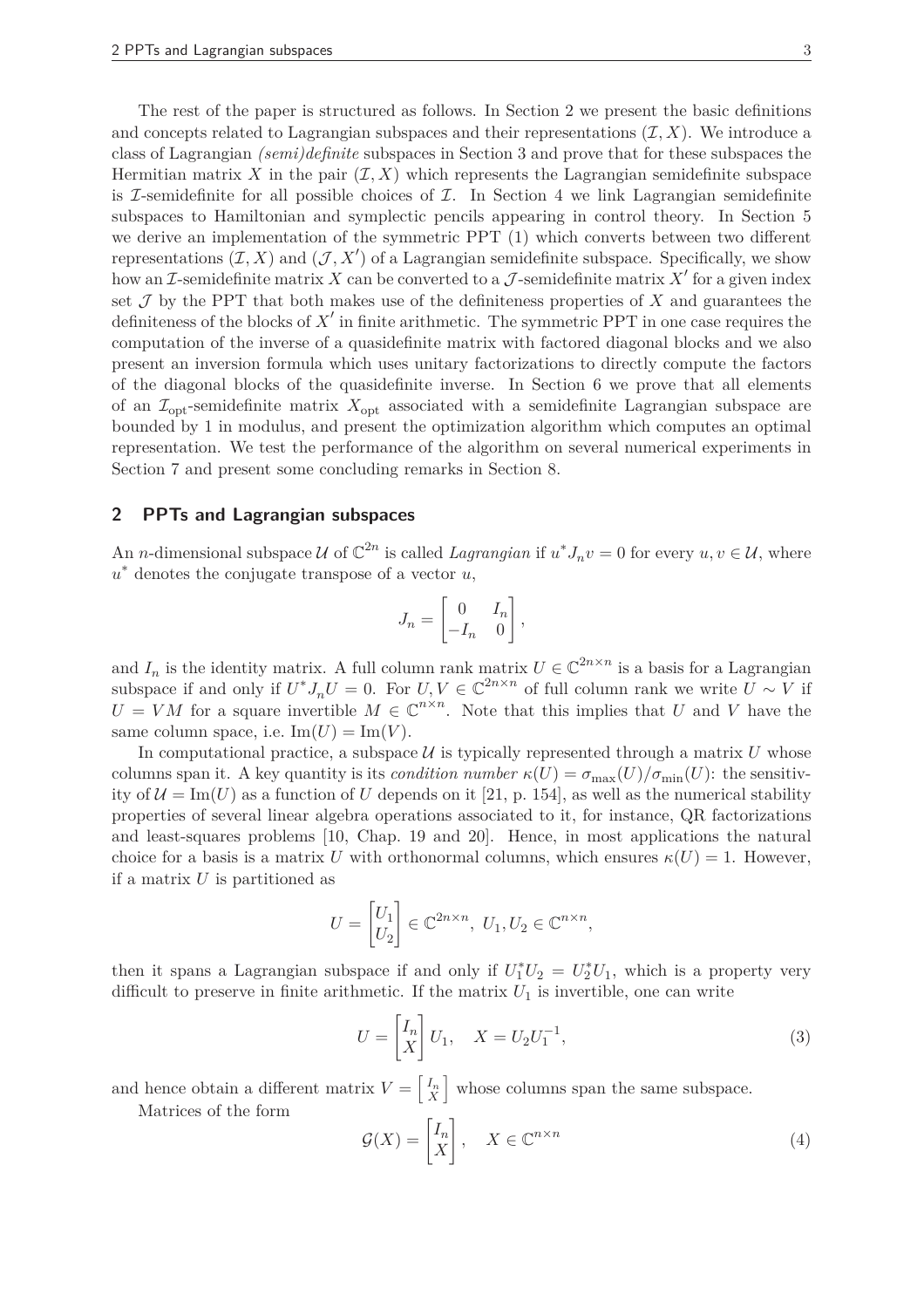are called *graph matrices*, since their form resembles the definition of the graph of a function as the set of pairs  $(x, f(x))$ , or *Riccati matrices*, since they are related to the algebraic Riccati equations  $[14]$ . Namely, the matrix X is a solution to a continuous-time algebraic Riccati equation  $Q + XA + A^*X - XGX = 0$ , where  $A, G, Q, X \in \mathbb{C}^{k \times k}$  and  $G = G^*$ ,  $Q = Q^*$ , if and only if

$$
H\begin{bmatrix}I_k\\X\end{bmatrix} = \begin{bmatrix}I_k\\X\end{bmatrix} (A - GX),\tag{5}
$$

where the associated matrix *H* is Hamiltonian and given by

$$
H = \begin{bmatrix} A & -G \\ -Q & -A^* \end{bmatrix}.
$$

Unlike previous publications, we prefer to use the name Riccati matrix here for  $\mathcal{G}(X)$ , since it is less likely to induce confusion with graphs as the mathematical objects with nodes and edges. From  $(3)$ , since  $U_1$  is nonsingular it follows that

$$
U \sim \mathcal{G}(U_2 U_1^{-1})
$$
\n<sup>(6)</sup>

and it is easy to see from the definition that  $\text{Im } \mathcal{G}(X)$  is Lagrangian if and only if  $X = X^*$ , a condition which is trivial to ensure in numerical computation. Hence, if the object of interest is the Lagrangian subspace Im *U*, one can associate it with the Hermitian matrix *X* and use only this matrix to store and work on the subspace. The potential difficulties with this approach come from computing  $X = U_2 U_1^{-1}$  since  $U_1$  could be ill-conditioned or even singular.

Mehrmann and Poloni [18] consider a slightly more general form instead. For each subset  $\mathcal{I} \subseteq \{1, 2, \ldots, n\}$ , the *symplectic swap matrix* associated with  $\mathcal{I}$  is defined as

$$
\Pi_{\mathcal{I}} = \begin{bmatrix} I_n - D & D \\ -D & I_n - D \end{bmatrix} \in \mathbb{R}^{2n \times 2n},\tag{7}
$$

where *D* is the diagonal matrix such that

$$
D_{ii} = \begin{cases} 1, & i \in \mathcal{I}, \\ 0, & i \notin \mathcal{I}. \end{cases}
$$

The matrices  $\Pi_{\mathcal{I}}$  are symplectic  $(\Pi_{\mathcal{I}}^T J_n \Pi_{\mathcal{I}} = J_n)$  and orthogonal  $(\Pi_{\mathcal{I}}^T \Pi_{\mathcal{I}} = I_{2n})$ , and the multiplication with  $\Pi_{\mathcal{I}}$  permutes (up to a sign change) the elements of a 2*n*-length vector, with the limitation that the *i*th entry can only be exchanged with the  $(n+i)$ th, for each  $i = 1, 2, \ldots, n$ .

*Example* 1. When  $n = 2$ , the four symplectic swap matrices are

$$
\Pi_{\emptyset} = I_4, \qquad \Pi_{\{1\}} = \begin{bmatrix} 0 & 0 & 1 & 0 \\ 0 & 1 & 0 & 0 \\ -1 & 0 & 0 & 0 \\ 0 & 0 & 0 & 1 \end{bmatrix}, \qquad \Pi_{\{2\}} = \begin{bmatrix} 1 & 0 & 0 & 0 \\ 0 & 0 & 0 & 1 \\ 0 & 0 & 1 & 0 \\ 0 & -1 & 0 & 0 \end{bmatrix}, \qquad \Pi_{\{1,2\}} = J_2.
$$

Given a full column rank matrix  $U \in \mathbb{C}^{2n \times n}$  such that Im *U* is Lagrangian and a set  $\mathcal{I} \subseteq$  $\{1, 2, \ldots, n\}$ , define the symplectic swap  $\Pi_{\mathcal{I}}$  as in (7) and partition

$$
\Pi_{\mathcal{I}}U = \begin{bmatrix} U_1 \\ U_2 \end{bmatrix}, \quad U_1, U_2 \in \mathbb{C}^{n \times n}.
$$
 (8)

If the top  $n \times n$  block  $U_1$  is invertible then

$$
U \sim \mathcal{G}_{\mathcal{I}}(U_2 U_1^{-1}),\tag{9}
$$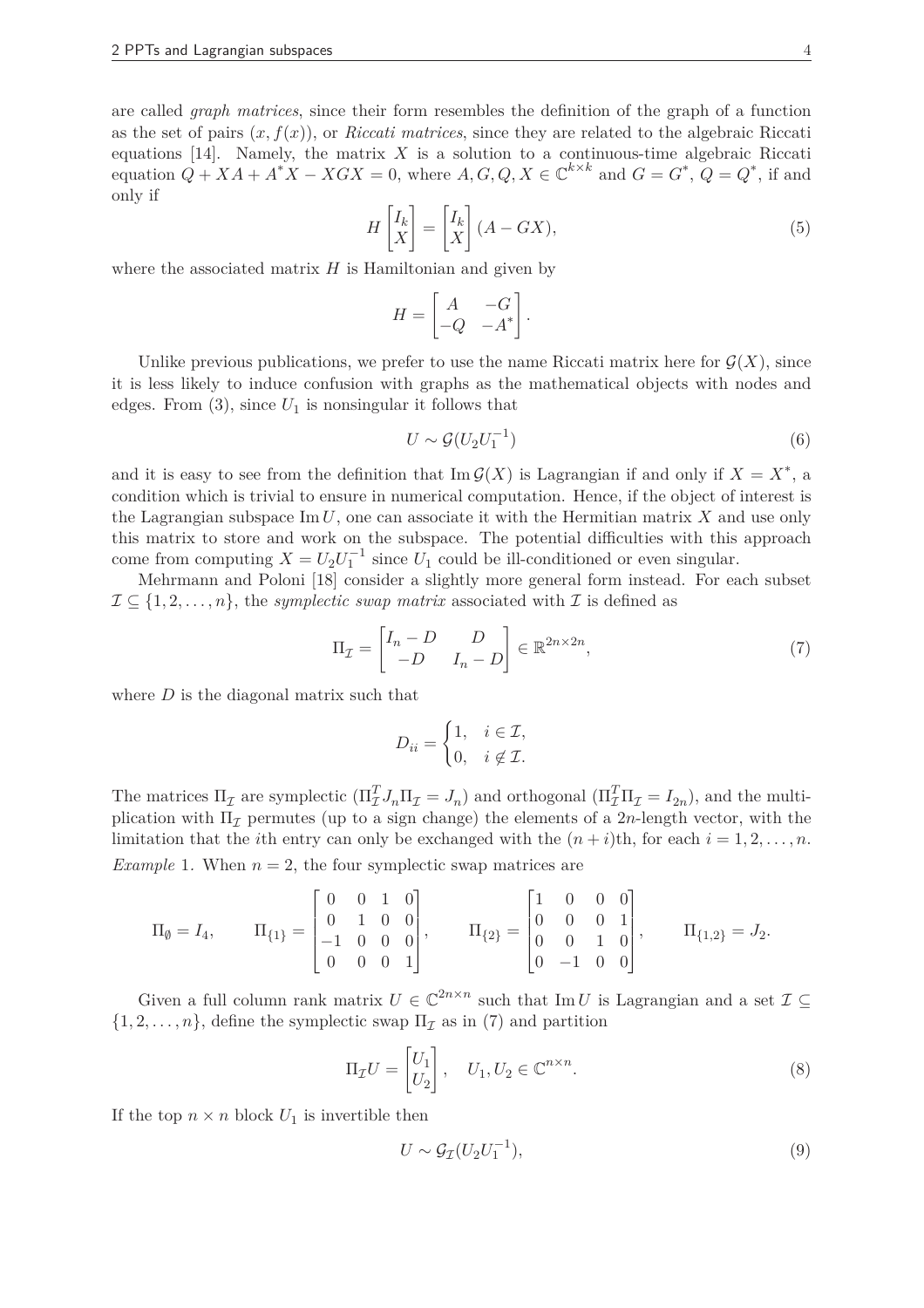where

$$
\mathcal{G}_{\mathcal{I}}(X) = \Pi_{\mathcal{I}}^{T} \begin{bmatrix} I_{n} \\ X \end{bmatrix}, \quad X \in \mathbb{C}^{n \times n}.
$$
 (10)

Note that  $(10)$  generalizes the notion of a Riccati matrix  $(4)$  by not requiring that the identity matrix is contained in the top block but that it can be pieced together (modulo signs) from a subset of rows of the matrix  $G_{\mathcal{I}}(X)$ . Clearly, the pair  $(\mathcal{I}, X)$ , with  $X = U_2 U_1^{-1}$ , identifies Im *U* uniquely.

The representation (9) is called the *permuted Lagrangian graph representation* in [18] and it generalizes the representation (6), while keeping the property that  $\text{Im } \mathcal{G}_{\mathcal{I}}(X)$  is Lagrangian if and only if *X* is Hermitian. We use the name *permuted Riccati representation* (or *basis*) here.

**Theorem 2.1** ([18, sec. 3]). Let  $U \in \mathbb{C}^{2n \times n}$ . The following properties are equivalent.

- *1.* Im *U is Lagrangian.*
- *2. For a particular choice of*  $\mathcal{I} \subseteq \{1, 2, ..., n\}$  *we have*  $U \sim \mathcal{G}_{\mathcal{I}}(X)$  *and it holds that*  $X = X^*$ *.*
- *3. For all choices of*  $\mathcal{I} \subseteq \{1, 2, \ldots, n\}$  *such that*  $U \sim \mathcal{G}_{\mathcal{I}}(X)$ *, it holds that*  $X = X^*$ *.*

*Moreover, for each U satisfying the above properties there exists at least one*  $\mathcal{I}_{\text{opt}} \subseteq \{1, 2, ..., n\}$  $such that U \sim \mathcal{G}_{\mathcal{I}_{\text{opt}}}(X_{\text{opt}})$  and  $X_{\text{opt}} = X_{\text{opt}}^*$  satisfies

$$
|(X_{\text{opt}})_{ij}| \le \begin{cases} 1, & \text{if } i = j, \\ \sqrt{2}, & \text{otherwise.} \end{cases}
$$
 (11)

As with the Riccati matrix representation, we can use any of the matrices *X* such that  $U \sim \mathcal{G}_{I}(X)$  to store the Lagrangian subspace Im *U* on a computer and operate on it, since the property that *X* must be Hermitian can be easily enforced. The choice with  $\mathcal{I}_{\text{opt}}$  is particularly convenient from a numerical point of view: using (11), one can prove that  $\kappa(\mathcal{G}_{\mathcal{I}}(X))$  cannot be too large [18, Thm. 8.2].

*Example* 2*.* For the matrix

$$
U = \begin{bmatrix} 1 & 1 \\ 2 & 1 \\ 5 & 3 \\ 8 & 5 \end{bmatrix},
$$

whose column space Im *U* is Lagrangian we have

$$
U \sim \mathcal{G}_{\emptyset} \left( \begin{bmatrix} 1 & 2 \\ 2 & 3 \end{bmatrix} \right), \qquad U \sim \mathcal{G}_{\{1\}} \left( \begin{bmatrix} -1 & 2 \\ 2 & -1 \end{bmatrix} \right),
$$
  
\n
$$
U \sim \mathcal{G}_{\{2\}} \left( \begin{bmatrix} -1/3 & 2/3 \\ 2/3 & -1/3 \end{bmatrix} \right), \qquad U \sim \mathcal{G}_{\{1,2\}} \left( \begin{bmatrix} 3 & -2 \\ -2 & 1 \end{bmatrix} \right).
$$

All the matrices *X* in  $\mathcal{G}_{\mathcal{I}}(X)$  are Hermitian. For  $\mathcal{I}_{\text{opt}} = \{2\}$ , the condition (11) is satisfied. *Example* 3*.* For the matrix

$$
U = \begin{bmatrix} 1 & 1 \\ 2 & 1 \\ 6 & 4 \\ 6 & 4 \end{bmatrix},
$$

whose column space Im *U* is Lagrangian we have

$$
U \sim \mathcal{G}_{\emptyset} \left( \begin{bmatrix} 2 & 2 \\ 2 & 2 \end{bmatrix} \right),
$$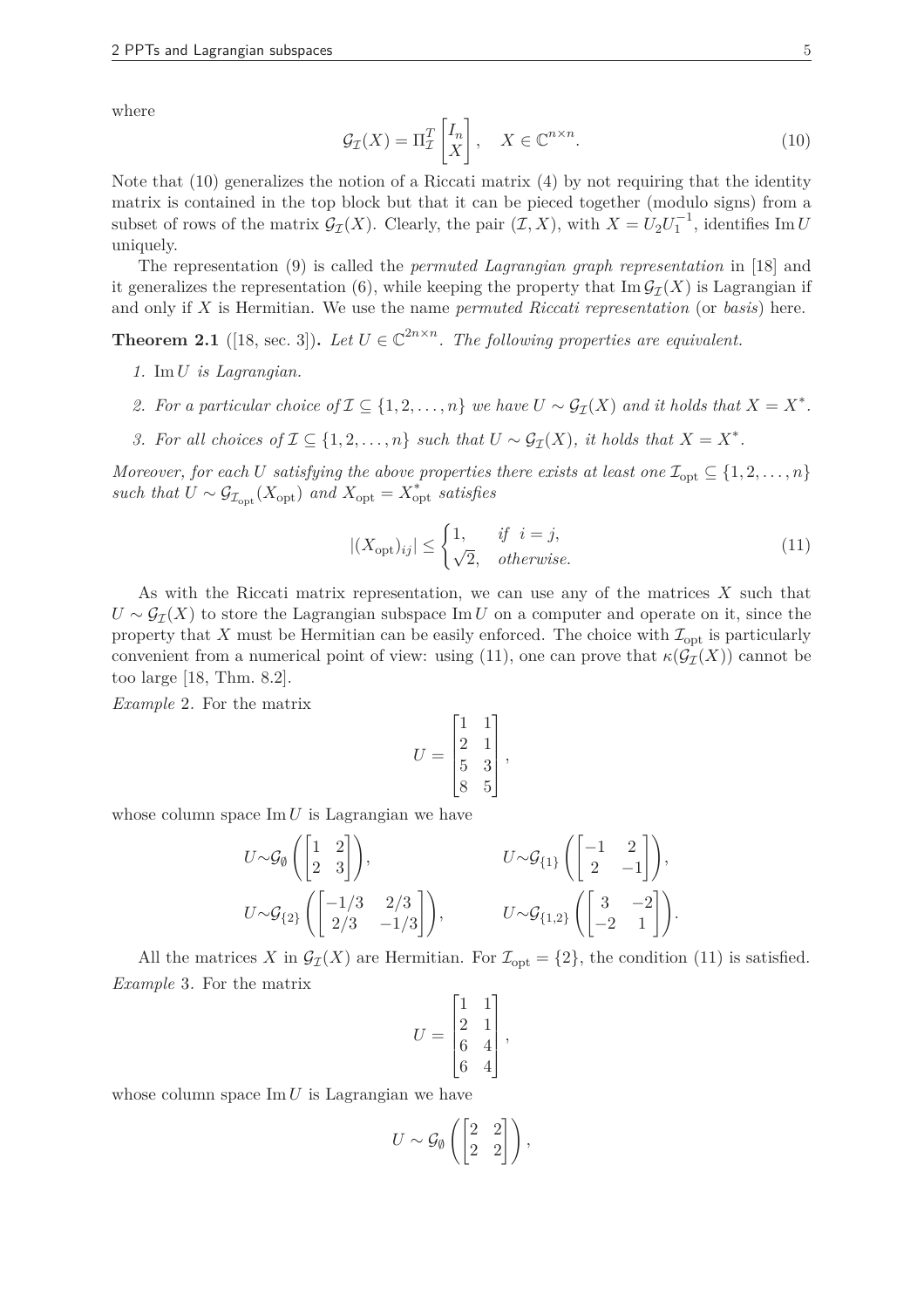and for both

$$
U \sim \mathcal{G}_{\{1\}}\left(\begin{bmatrix} -1/2 & 1 \\ 1 & 0 \end{bmatrix}\right) \quad \text{and} \quad U \sim \mathcal{G}_{\{2\}}\left(\begin{bmatrix} 0 & 1 \\ 1 & -1/2 \end{bmatrix}\right)
$$

the condition (11) is satisfied. The top  $2 \times 2$  block of  $\Pi_{\{1,2\}}U$  is singular, hence the permuted Riccati representation (9) does not exist for  $\mathcal{I} = \{1, 2\}.$ 

The following result shows how the symmetric PPT (1) converts between two different permuted Riccati representations, which is then used in the optimization algorithm [18, Alg. 2] to compute  $(\mathcal{I}_{opt}, X_{opt})$ .

**Lemma 2.2** ([18, Lem. 5.1]). Let  $\mathcal{I}, \mathcal{J} \subseteq \{1, 2, \ldots, n\}$ , and let  $U \in \mathbb{C}^{2n \times n}$  be a matrix whose *column space is Lagrangian and such that*  $U \sim \mathcal{G}_{\tau}(X)$ *. Let* K *be the symmetric difference set* 

 $\mathcal{K} = \{i \in \{1, 2, \ldots, n\} : i \text{ is contained in exactly one among } \mathcal{I} \text{ and } \mathcal{J}\}.$ 

*Then,*  $U \sim \mathcal{G}_{\mathcal{J}}(X')$  *if and only if*  $X_{\mathcal{KK}}$  *is invertible, and in this case*  $X' = DYD$ *, where Y is the symmetric PPT of X defined in* (1) *for the index set* K*, and D is the diagonal matrix such that*

$$
D_{ii} = \begin{cases} -1, & i \in \mathcal{I} \setminus \mathcal{J}, \\ 1, & otherwise. \end{cases}
$$

Informally speaking, when we wish to transform the matrix *X* such that  $U \sim \mathcal{G}_{\tau}(X)$  into the matrix *X'* so that  $U \sim \mathcal{G}_{\mathcal{J}}(X')$  for a new set  $\mathcal{J}$ , we have to perform a symmetric PPT (1) with respect to the indices that we wish to add to or remove from  $I$ , and then flip the signs in the rows and columns with the indices that we remove from  $\mathcal{I}$ .

*Example* 4. Take  $\mathcal{I} = \{1\}$  and the matrix *U* from Example 2 so that  $U \sim \mathcal{G}_{\{1\}}(X)$  with

$$
X = \begin{bmatrix} -1 & 2 \\ 2 & -1 \end{bmatrix}.
$$

Applying Lemma 2.2 transforms between the remaining three representations as follows. For  $\mathcal{J} = \emptyset$  Lemma 2.2 defines  $\mathcal{K} = \{1\}$  and  $D = \text{diag}(-1, 1)$ . Applying (1) to *X* gives

$$
Y = \begin{bmatrix} 1 & -2 \\ -2 & 3 \end{bmatrix}, \quad X' = DYD = \begin{bmatrix} 1 & 2 \\ 2 & 3 \end{bmatrix}.
$$

Therefore,  $U \sim \mathcal{G}_{\emptyset}(X')$  holds. For  $\mathcal{J} = \{2\}$  we have  $\mathcal{K} = \{1, 2\}$  and  $D = \text{diag}(-1, 1)$ . In this case

$$
Y = -\begin{bmatrix} 1 & -2 \\ -2 & 3 \end{bmatrix}^{-1} = \begin{bmatrix} -1/3 & -2/3 \\ -2/3 & -1/3 \end{bmatrix}, \quad X' = DYD = \begin{bmatrix} -1/3 & 2/3 \\ 2/3 & -1/3 \end{bmatrix},
$$

leading to the representation  $U \sim \mathcal{G}_{\{2\}}(X')$ . Finally, for  $\mathcal{J} = \{1,2\}$  we have  $\mathcal{K} = \{2\}$  and  $D = I_2$ . It follows that  $U \sim \mathcal{G}_{\{1,2\}}(X')$  for

$$
X' = Y = \begin{bmatrix} 3 & -2 \\ -2 & 1 \end{bmatrix}.
$$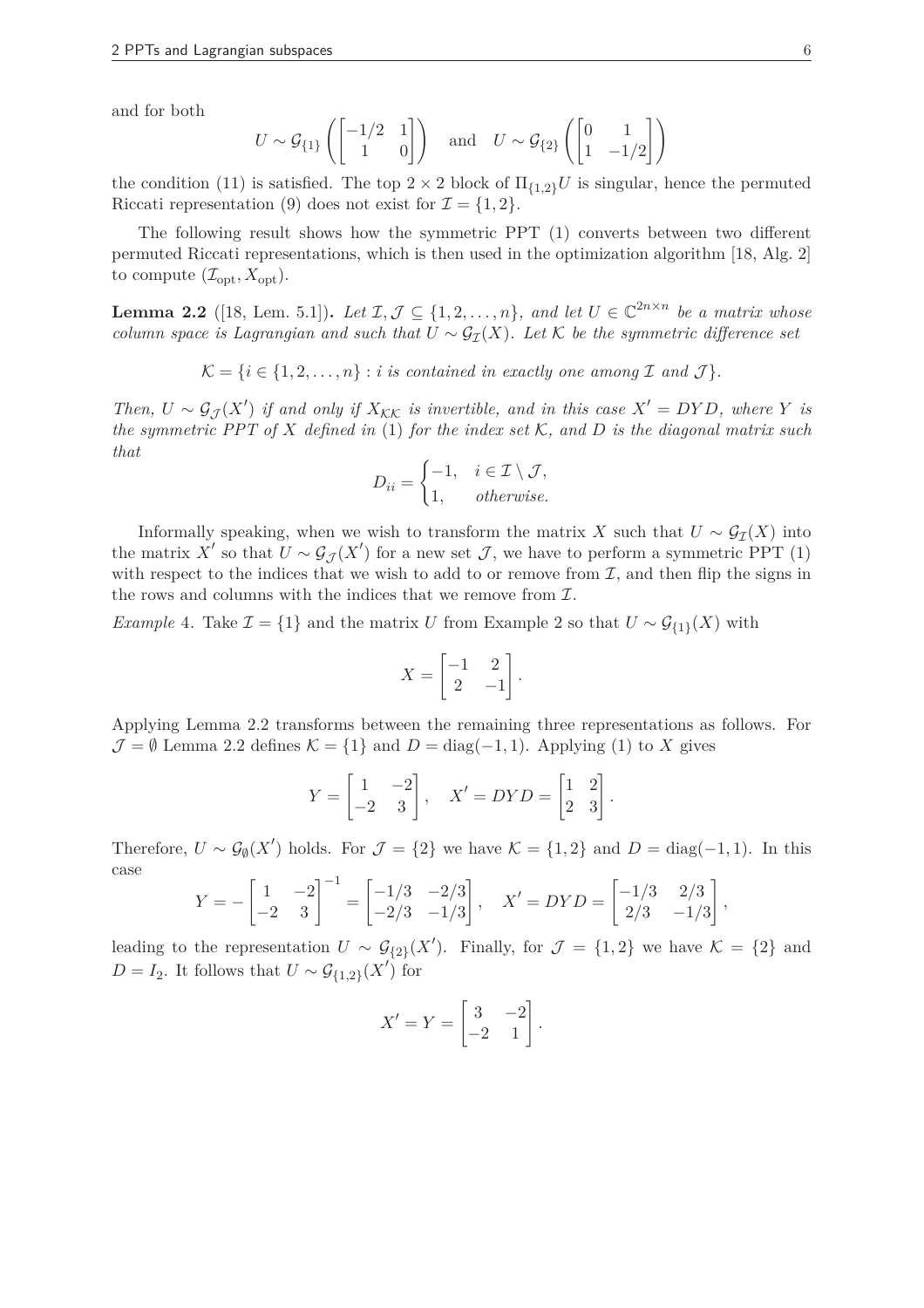# **3 Semidefinite Lagrangian subspaces**

The equation (5) shows that solving a continuous-time algebraic Riccati equation  $Q + XA$  +  $A^*X - XGX = 0$  is equivalent to solving an invariant subspace problem for the associated Hamiltonian matrix *H*, if we impose that the subspace is represented via a Riccati basis  $\mathcal{G}(X)$ . If the matrices *Q* and *G* are positive semidefinite, under standard conditions (see, e.g. [5, 17, 19]) the Riccati equation has a unique positive semidefinite solution, and this is the solution that is usually of interest. A common approach to computing it is to determine a basis for the *stable invariant subspace* of *H*, i.e., the one corresponding to the eigenvalues of *H* in the open left half plane (e.g. [2, 15, 17]). This subspace is Lagrangian and if  $U = \begin{bmatrix} U_1 \\ U_2 \end{bmatrix}$  $U_2$ I is its basis then the matrix  $U_1$  is invertible and  $X = U_2 U_1^{-1}$  is the positive semidefinite solution to the Riccati equation [19]. Specifically,  $U \sim \mathcal{G}(X)$  and the matrix  $X = X^* \geq 0$ .

In this section we take a closer look at Lagrangian subspaces which have a Riccati basis with this property. We call a Lagrangian subspace *definite* if it can be written as

$$
\mathcal{U} = \operatorname{Im} \mathcal{G}(X), \quad X = X^* \succ 0, \quad X \in \mathbb{C}^{n \times n},
$$

where  $\mathcal{G}(X)$  is defined in (4). The following result relates I-definite matrices defined by the property (2) and definite Lagrangian subspaces.

**Theorem 3.1.** Let  $U \in \mathbb{C}^{2n \times n}$  have full column rank. The following properties are equivalent.

- *1.*  $\mathcal{U} = \text{Im } U$  *is Lagrangian definite.*
- *2. For some*  $\mathcal{I} \subseteq \{1, 2, ..., n\}$  *we have*  $U \sim \mathcal{G}_{\mathcal{I}}(X)$ *, where X is*  $\mathcal{I}$ -definite and  $\mathcal{G}_{\mathcal{I}}(X)$  *is defined in* (10)*.*
- *3. For all*  $\mathcal{I} \subseteq \{1, 2, ..., n\}$  *we have*  $U \sim \mathcal{G}_{\mathcal{T}}(X)$  *and*  $X$  *is*  $\mathcal{I}$ *-definite.*

*Proof.* Let  $U \sim \mathcal{G}(X)$  and  $X \succ 0$ . From the definition of a symplectic swap matrix (7) it follows that  $\Pi_{\emptyset} = I_{2n}$  and hence  $\mathcal{G}_{\emptyset}(X) = \mathcal{G}(X)$ . Therefore, the definition of a Lagrangian definite subspace can be reformulated as stating  $U \sim \mathcal{G}_{\mathcal{I}}(X)$ , where *X* is *I*-definite for  $\mathcal{I} = \emptyset$ . If this holds, then for each  $\mathcal{J} \subseteq \{1, 2, ..., n\}$  Lemma 2.2 defines  $\mathcal{K} = \mathcal{J}$  and  $D = I_n$ . Since  $X \succ 0$ every principal submatrix  $X_{\mathcal{K}\mathcal{K}}$  is also positive definite and therefore  $U \sim \mathcal{G}_{\mathcal{J}}(X')$  for every  $\mathcal{J},$ where  $X'$  is the symmetric PPT  $(1)$  of  $X$ . It is clear from the formulas  $(1)$  and the properties of Schur complements [12, sec. 12.3] that  $X'$  is  $\mathcal{J}\text{-definite}$ , as required.

On the other hand, if  $U \sim \mathcal{G}_{\mathcal{I}}(X)$  and X is *I*-definite for some *I*, then X is Hermitian by definition and hence *U* spans a Lagrangian subspace. We prove that the subspace is Lagrangian definite by applying Lemma 2.2 with  $\mathcal{J} = \emptyset$  to X. It follows that  $\mathcal{K} = \mathcal{I}$  and since  $X_{\mathcal{KK}} =$  $X_{\mathcal{II}} \prec 0$ , we have  $U \sim \mathcal{G}_{\emptyset}(X') = \mathcal{G}(X')$ , with  $X' = DYD$  as in Lemma 2.2. Since X' is defined via congruence it is sufficient to prove that  $Y$ , the symmetric PPT of an  $\mathcal{I}\text{-definite}$ matrix with respect to the index set  $\mathcal{I}$ , is positive definite. This follows from (1) due to the definiteness properties of the blocks of *X*: both  $Y_{\mathcal{KK}} = -X_{\mathcal{II}}^{-1}$  and its Schur complement  $X_{\mathcal{I}^c\mathcal{I}^c}$  $X_{\mathcal{I}^c\mathcal{I}} X_{\mathcal{I}\mathcal{I}}^{-1} X_{\mathcal{I}\mathcal{I}^c} = Y_{\mathcal{K}^c \mathcal{K}^c}$  are positive definite, so again by the properties of Schur complements  $Y$  is positive definite and the proof is complete.  $\Box$ 

More interesting is the corresponding semidefinite case, in which existence of the permuted Riccati representation is not guaranteed for all  $\mathcal{I}$ , cf. Example 3.

**Theorem 3.2.** Let  $U \in \mathbb{C}^{2n \times n}$  have full column rank. The following properties are equivalent.

*1. For some*  $\mathcal{I} \subseteq \{1, 2, ..., n\}$  *we have*  $U \sim \mathcal{G}_{\mathcal{I}}(X)$ *, where X is I*-semidefinite and  $\mathcal{G}_{\mathcal{I}}(X)$  *is defined in* (10)*.*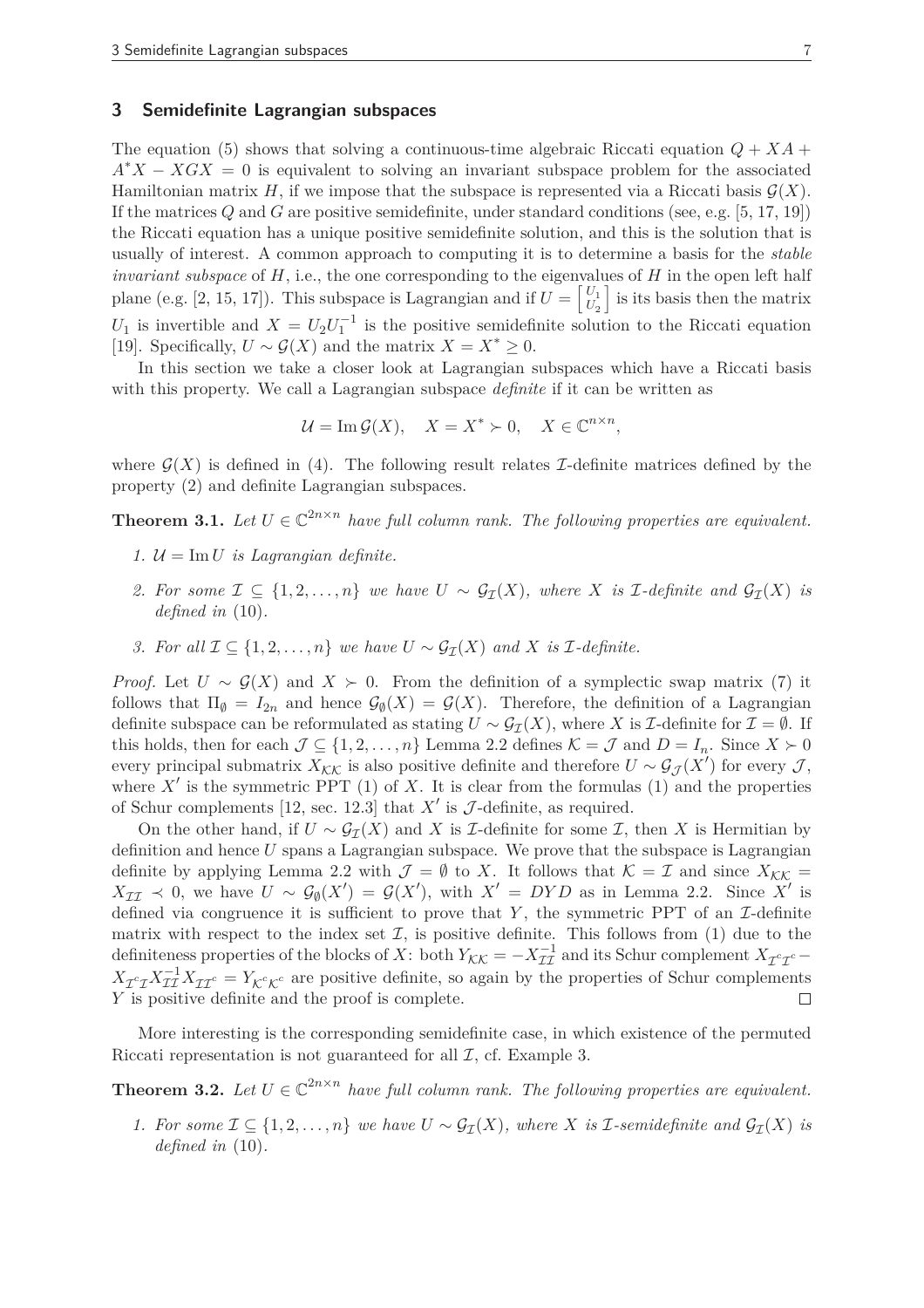*2. For all*  $\mathcal{I} \subset \{1, 2, ..., n\}$  *such that the permuted Riccati representation exists, i.e., U ∼*  $\mathcal{G}_{\tau}(X)$ , the matrix X is *I*-semidefinite.

When these properties hold, we call the subspace *Lagrangian semidefinite*.

*Proof.* Let *I* be such that  $U \sim \mathcal{G}_{\mathcal{I}}(X)$  and *X* is *I*-semidefinite. Consider the matrix *Y* obtained by perturbing the diagonal entries of *X* so that the blocks  $X_{\mathcal{II}}$  and  $X_{\mathcal{I}^c\mathcal{I}^c}$  become strictly definite, that is, for some  $\varepsilon > 0$ ,

$$
Y_{\mathcal{I}\mathcal{I}} = X_{\mathcal{I}\mathcal{I}} - \varepsilon I \prec 0, \qquad Y_{\mathcal{I}\mathcal{I}^c} = X_{\mathcal{I}\mathcal{I}^c},
$$
  
\n
$$
Y_{\mathcal{I}^c\mathcal{I}} = X_{\mathcal{I}^c\mathcal{I}}, \qquad Y_{\mathcal{I}^c\mathcal{I}^c} = X_{\mathcal{I}^c\mathcal{I}^c} + \varepsilon I \succ 0.
$$

Then the subspace  $\text{Im } U_{\varepsilon}$ , with  $U_{\varepsilon} \sim \mathcal{G}_{\mathcal{I}}(Y)$ , is Lagrangian definite, and by Theorem 3.1, the permuted Riccati representations  $U_{\varepsilon} \sim \mathcal{G}_{\mathcal{I}}(Z)$  exist for every *I* with *Z* having the required definiteness properties. By passing to the limit  $\varepsilon \to 0$ , we get the semidefiniteness of the blocks of Z (whenever the representation exists). of *Z* (whenever the representation exists).

*Example* 5. Consider the subspace in Example 3. We have  $U \sim \mathcal{G}_{\emptyset}(X)$  for *X* positive semidefinite, so *U* is Lagrangian semidefinite. Other choices of the index set for which the permuted Riccati representations exist are  $\mathcal{I} = \{1\}$  and  $\mathcal{I} = \{2\}$  and the corresponding matrices X are {1}-semidefinite and {2}-semidefinite, respectively.

#### **4 Semidefinite Lagrangian subspaces associated with control-theory pencils**

Section 6 of [18] introduces a method to map matrix pencils with special structures to Lagrangian subspaces. The main reason why this kind of bijection is used is that changing a basis in the subspace is equivalent to premultiplying the pencil by a nonsingular matrix, which preserves eigenvalues and right eigenvectors of regular pencils. This makes it possible to apply several techniques based on PPTs to pencils as well. Specifically, we write

$$
M_1 - xN_1 \sim M_2 - xN_2,
$$

and say that the two pencils are *left equivalent*, if there exists a nonsingular square matrix *S* such that  $M_1 = SM_2$  and  $N_1 = SN_2$ . It follows that  $M_1 - xN_1 \sim M_2 - xN_2$  if and only if  $\begin{bmatrix} M_1 & N_1 \end{bmatrix}^*$ ∼  $\begin{bmatrix} M_2 & N_2 \end{bmatrix}^*$ . Hence, if we are interested in the eigenvalues and right eigenvectors of a regular pencil we may instead work with any regular pencil left equivalent to it.

We construct here a simple variation of the map from [18] which sends the pencils appearing in most applications in control theory to semidefinite Lagrangian subspaces.

A *Hamiltonian pencil* is a matrix pencil  $M - xN \in \mathbb{C}^{2k \times 2k}[x]$  such that  $MJ_kN^* + NJ_kM^* =$ 0. In several problems in control theory, e.g. [16, 17], one deals with Hamiltonian pencils in the form

$$
\begin{bmatrix} A & -G \ -Q & -A^* \end{bmatrix} - xI_{2k}, \quad A, G, Q \in \mathbb{C}^{k \times k}, \quad G = G^* \succeq 0, \quad Q = Q^* \succeq 0; \tag{12}
$$

moreover, factorizations  $G = BB^*$  and  $Q = C^*C$  (with  $B \in \mathbb{C}^{k \times t}$ ,  $C \in \mathbb{C}^{r \times k}$ ,  $r, t \leq k$ ) are known in advance. In the following theorem, we show that this kind of structure is mapped to a semidefinite Lagrangian subspace by a special bijection between pencils and  $4k \times 2k$  matrices.

**Theorem 4.1.** *Let*

$$
M-xN=\begin{bmatrix}M_1&M_2\end{bmatrix}-x\begin{bmatrix}N_1&N_2\end{bmatrix},\quad M_1,M_2,N_1,N_2\in\mathbb{C}^{2k\times k}
$$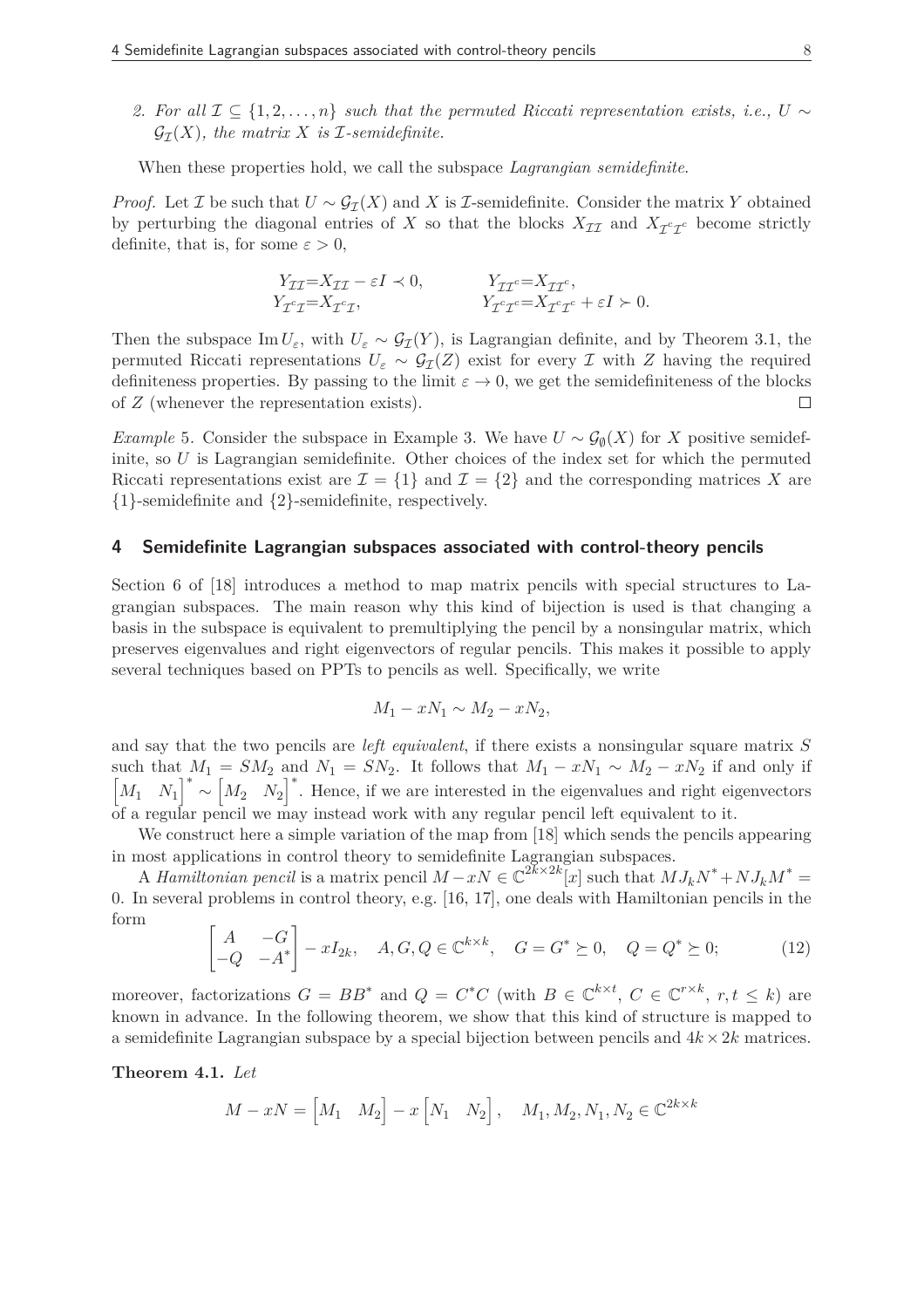*be a matrix pencil without common row kernel (i.e., there exists no vector*  $v \neq 0$  *such that*  $v^*M = v^*N = 0$ ). Construct the matrix

$$
U = \begin{bmatrix} M_1 & -N_1 & -N_2 & M_2 \end{bmatrix}^*.
$$
 (13)

*Then,*

*1. M* − *xN is Hamiltonian if and only if* Im *U is Lagrangian.*

2. If 
$$
M - xN
$$
 is in the form (12), then  $\text{Im } U$  is Lagrangian semidefinite.

*Proof.* The first claim is proved by expanding the relation  $U^*J_{2k}U = 0$  into blocks. This leads to the expression  $-M_1 N_2^* - N_1 M_2^* + N_2 M_1^* + M_2 N_1^* = 0$ , which we can recombine to get  $MJ_kN^* + NJ_kM^* = 0.$ 

For the second claim, take  $M - xN$  as in (12), and  $\mathcal{I} = \{1, 2, \ldots, k\}$ . We have

$$
\Pi_{\mathcal{I}}U = \begin{bmatrix} 0 & 0 & I_k & 0 \\ 0 & I_k & 0 & 0 \\ -I_k & 0 & 0 & 0 \\ 0 & 0 & 0 & I_k \end{bmatrix} \begin{bmatrix} A^* & -Q \\ -I_k & 0 \\ 0 & -I_k \\ -G & -A \end{bmatrix} = \begin{bmatrix} 0 & -I_k \\ -I_k & 0 \\ -A^* & Q \\ -G & -A \end{bmatrix} \sim \begin{bmatrix} I_k & 0 \\ 0 & I_k \\ -Q & A^* \\ A & G \end{bmatrix} .
$$
 (14)

Hence,  $U \sim \Pi_{\mathcal{I}}^T \mathcal{G}(X) = \mathcal{G}_{\mathcal{I}}(X)$ , with  $X = \begin{bmatrix} -Q & A^* \\ A & G \end{bmatrix}$ , which is *I*-semidefinite. Thus, by Theorem 3.2, the subspace  $\text{Im } U$  is Lagrangian semidefinite.

Equation  $(6.4)$  in [18] gives a matrix *U* in a form similar to  $(13)$ , which satisfies only the first part of the theorem.

Similarly, a *symplectic pencil* is a matrix pencil  $M - xN \in \mathbb{C}^{2k \times 2k}[x]$  such that  $MJ_kM^* =$  $NJ_kN^*$ . In several problems in discrete-time control theory, e.g. [8, 16, 17], one deals with symplectic pencils in the form

$$
\begin{bmatrix} A & 0 \ -Q & I_k \end{bmatrix} - x \begin{bmatrix} I_k & G \ 0 & A^T \end{bmatrix}, \quad A, G, Q \in \mathbb{C}^{k \times k}, \quad G = G^* \succeq 0, \quad Q = Q^* \succeq 0; \tag{15}
$$

again, factorizations  $G = BB^*$ ,  $Q = C^*C$  as above are often available. Similarly to the Hamiltonian case, there is a bijection which maps this structure into a semidefinite Lagrangian subspace.

**Theorem 4.2.** *Let*

$$
M - xN = \begin{bmatrix} M_1 & M_2 \end{bmatrix} - x \begin{bmatrix} N_1 & N_2 \end{bmatrix}, \quad M_1, M_2, N_1, N_2 \in \mathbb{C}^{2k \times k}
$$

*be a matrix pencil without common row kernel (i.e., there exists no vector*  $v \neq 0$  *such that*  $v^*M = v^*N = 0$ ). Construct the matrix

$$
U = \begin{bmatrix} M_1 & -N_1 & -M_2 & -N_2 \end{bmatrix}^*.
$$
 (16)

*Then,*

*1. M* − *xN is symplectic if and only if* Im *U is Lagrangian.*

*2. If M* − *xN is in the form* (15)*, then* Im *U is Lagrangian semidefinite.*

*Proof.* The proof of both claims is analogous to the proof of Theorem 4.1. Specifically, the Lagrangian semidefinite subspace *U* from (16) is also associated to the quasidefinite matrix  $X = \begin{bmatrix} -Q & A^* \\ A & G \end{bmatrix}$ .  $\Box$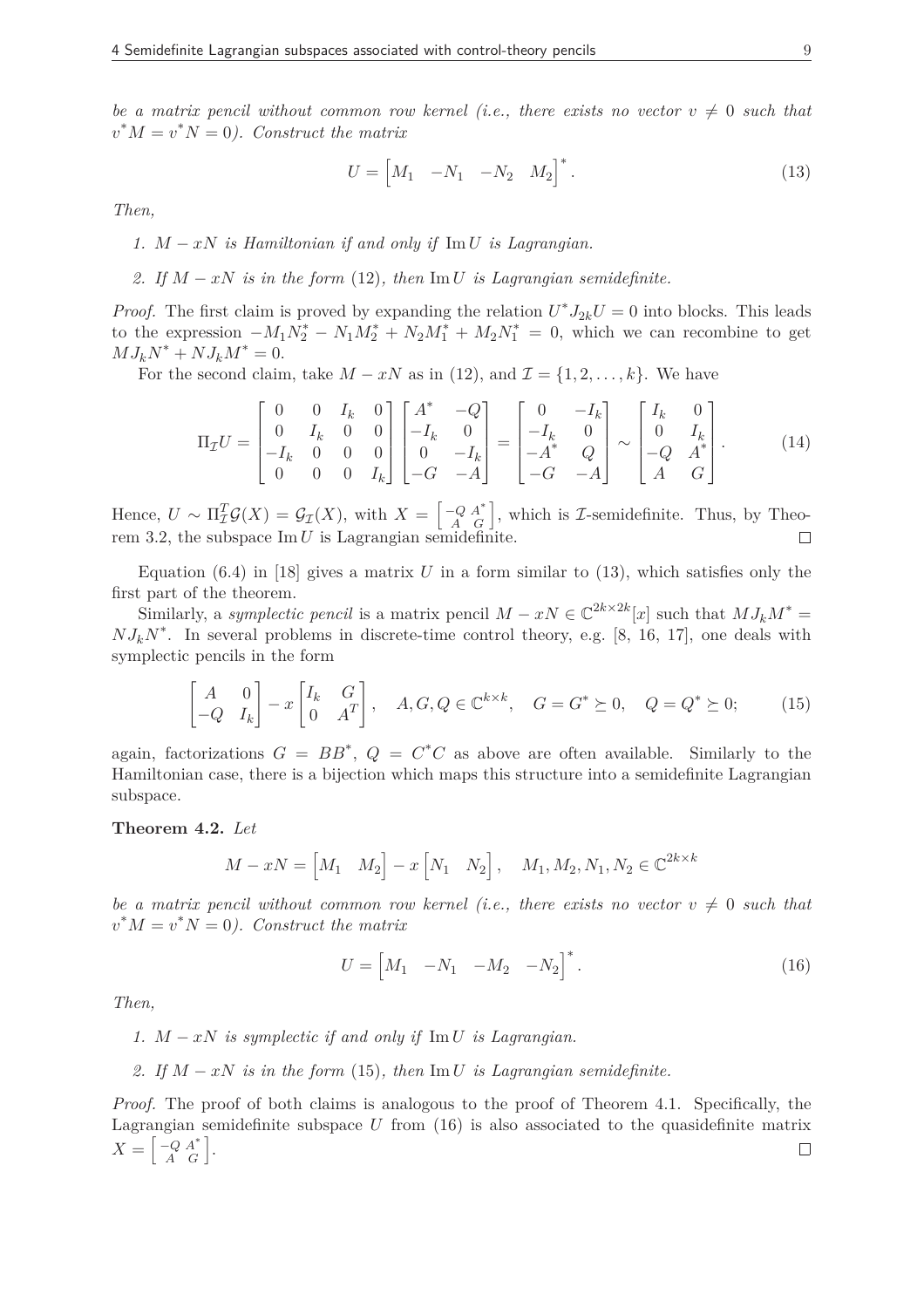Once again, a construction given in Equation (6.2) in [18] provides an analogous bijection that satisfies only the first part of the theorem. The main use for these bijections is producing left-equivalent pencils with better numerical properties. We show it in a simple case.

*Example* 6*.* Consider  $k = 1$ ,  $A = 1$ ,  $G = 10^5$ ,  $Q = 0.1$ . The Hamiltonian pencil  $M - xN$ obtained as in (12) has the condition number  $\kappa([\frac{M}{N}]) \approx 10^5$ , that is, a perturbation of relative magnitude 10−<sup>5</sup> can turn it into a singular pencil (one in which *M, N* have a common kernel). If we construct the matrix *U* in (13) associated with it and apply Algorithm 1 described in Section 6 to obtain an equivalent permuted Riccati representation of *U* with smaller entries, we obtain a left-equivalent pencil

$$
\hat{M} - x\hat{N} = \begin{bmatrix} 0.1 & 0 \\ -10^{-5} & 1 \end{bmatrix} - x \begin{bmatrix} 10^{-5} & -1 \\ -10^{-5} & 0 \end{bmatrix},
$$

with  $\kappa(\begin{bmatrix} \hat{M} \\ \hat{M} \end{bmatrix})$ *N*ˆ  $\big]$ )  $\approx$  14, a considerably lower value. The two pencils are Hamiltonian and have the same eigenvalues and right eigenvectors, so they are completely equivalent from a numerical perspective.

The optimization algorithm [18, Alg. 2] uses the PPT formulas (1) to compute the optimal permuted Riccati representation of a Lagrangian subspace and it can be used to normalize pencils  $[18, \text{ sec. } 6]$ . If a PPT is applied to a Lagrangian semidefinite subspace Im  $U$ , where *U* is for example given in (13) or (16), the definiteness properties of the blocks *G* and *Q* are not exploited. Furthermore, due to Theorem 3.2, for the computed optimal representation  $(\mathcal{I}_{\text{opt}}, X_{\text{opt}})$  the matrix  $X_{\text{opt}}$  must be  $\mathcal{I}_{\text{opt}}$ -semidefinite but the definiteness properties of its submatrices are not guaranteed due to possible numerical errors. Note the structure of the matrix *X* appearing in the proof of the second part of Theorem 4.1 and Theorem 4.2: when the factors *B* and *C* are known for representations (12) and (15), the quasidefinite matrix *X* is

$$
X = \begin{bmatrix} -Q & A^* \\ A & G \end{bmatrix} = \begin{bmatrix} -C^*C & A^* \\ A & BB^* \end{bmatrix}.
$$

In the next section we describe the structure preserving implementation of the symmetric PPT (1) for I-semidefinite matrices *X* in factored form, which resolves the issues described above and leads to the structured version of the optimization algorithm presented in section 6.

# **5** Applying a PPT to a factored representation of an *I*-semidefinite matrix

Let  $X \in \mathbb{C}^{n \times n}$  be *I*-semidefinite and  $k = \text{card}(\mathcal{I})$ , where  $\text{card}(\mathcal{I})$  denotes the number of elements of the set  $\mathcal{I}$ . Due to the definiteness properties there exist matrices  $A \in \mathbb{C}^{(n-k)\times k}$ ,  $B \in \mathbb{C}^{(n-k)\times t}$ and  $C \in \mathbb{C}^{r \times k}$  such that

$$
X_{\mathcal{II}} = -C^*C \in \mathbb{C}^{k \times k}, \quad X_{\mathcal{I}^c \mathcal{I}} = A, \quad X_{\mathcal{II}^c} = A^*, \quad X_{\mathcal{I}^c \mathcal{I}^c} = BB^* \in \mathbb{C}^{(n-k)\times (n-k)}.\tag{17}
$$

Any *A*, *B* and *C* satisfying (17) are called the *factors* of the I-semidefinite matrix *X*. We also introduce the following compact form of (17):

$$
X = \mathcal{C}_{\mathcal{I}} \left( \begin{bmatrix} C & 0 \\ A & B \end{bmatrix} \right),
$$

and say that the map  $\mathcal{C}_{\mathcal{I}}$  converts between any factor representation of the *I*-semidefinite matrix *X* and the real matrix. Clearly, the factors *B* and *C* are not unique as for any unitary matrices *H* and *U* of conformal size we have

$$
X = \mathcal{C}_{\mathcal{I}} \left( \begin{bmatrix} C & 0 \\ A & B \end{bmatrix} \right) = \mathcal{C}_{\mathcal{I}} \left( \begin{bmatrix} HC & 0 \\ A & BU \end{bmatrix} \right).
$$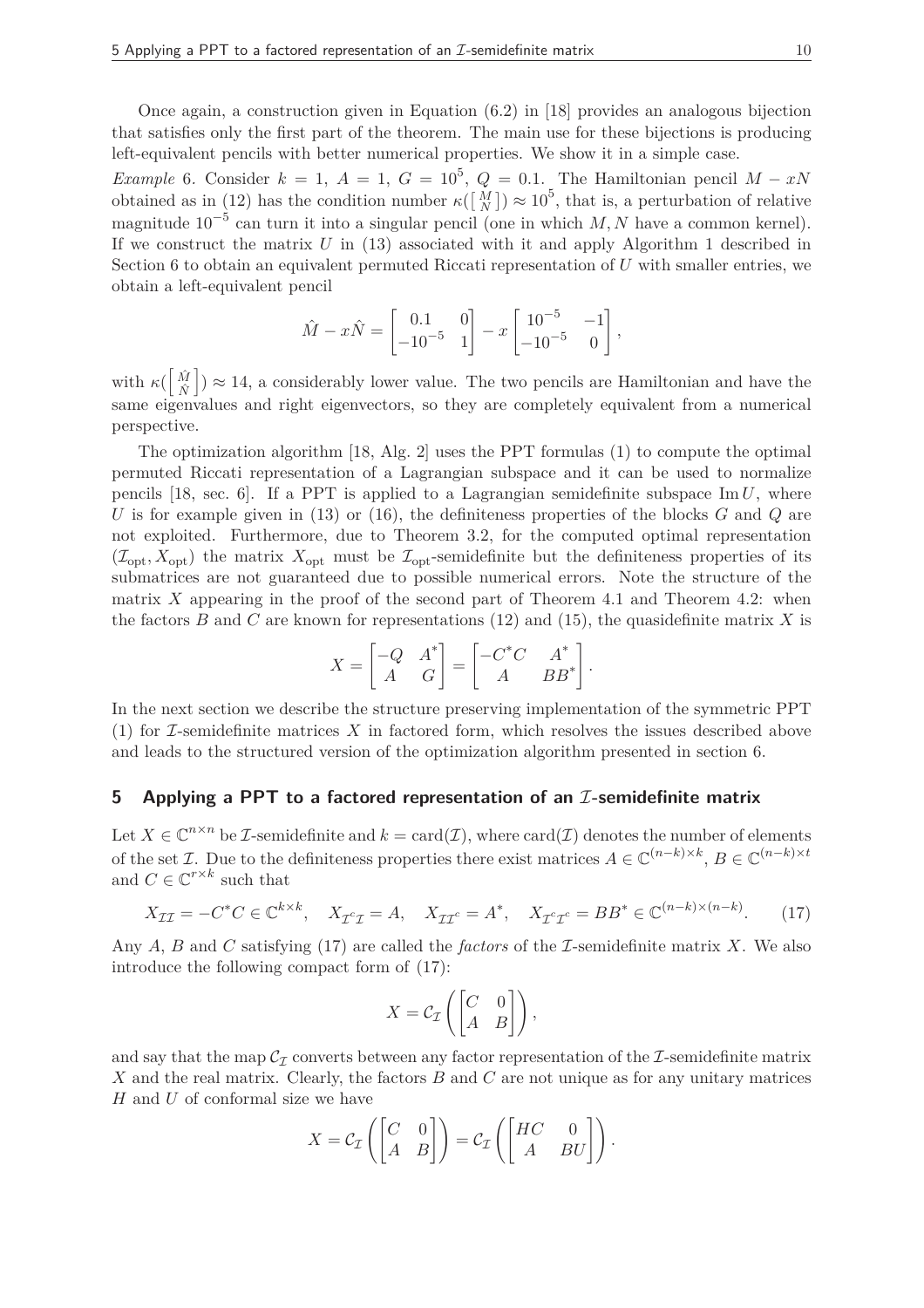Given an I-semidefinite matrix X in a factored form  $(17)$  and an index set J, our goal in this section is to derive formulas for the symmetric PPT (1) needed in Lemma 2.2 to compute a *J*-semidefinite matrix  $X'$  so  $\mathcal{G}_{\mathcal{I}}(X) \sim \mathcal{G}_{\mathcal{J}}(X')$  where

$$
X' = C_{\mathcal{J}} \left( \begin{bmatrix} C' & 0 \\ A' & B' \end{bmatrix} \right),
$$

and the factors  $A', B'$  and  $C'$  are computed *directly* from  $A, B$  and  $C$ . We distinguish three cases for the index set  $\mathcal J$  we are converting to:

- Case 1:  $\mathcal{J} \subseteq \mathcal{I}$  (the negative semidefinite block shrinks, the positive semidefinite block expands), in which case  $\mathcal{K} = \mathcal{I} \setminus \mathcal{J}$ ,
- Case 2:  $\mathcal{J} \supset \mathcal{I}$  (the negative semidefinite block expands, the positive semidefinite block shrinks), where  $\mathcal{K} = \mathcal{J} \setminus \mathcal{I}$ , and

Case 3:  $\mathcal{I} \setminus \mathcal{J} \neq \emptyset$  and  $\mathcal{J} \setminus \mathcal{I} \neq \emptyset$ , in which case  $\mathcal{K} = (\mathcal{I} \setminus \mathcal{J}) \cup (\mathcal{J} \setminus \mathcal{I})$ .

We now derive the formulas for  $A'$ ,  $B'$  and  $C'$  in each case. For simplicity, so that we may use a simpler matrix form instead of working with a generic block partition (17), take  $\mathcal{I} = \{1, 2, \ldots, k\}$  so that *X* is

$$
X = \mathcal{C}_{\mathcal{I}} \left( \begin{bmatrix} C & 0 \\ A & B \end{bmatrix} \right) = \frac{k}{n-k} \begin{bmatrix} k & n-k \\ -C^*C & A^* \\ A & BB^* \end{bmatrix}.
$$
 (18)

#### **5.1 Case 1.**

Recall that we have  $A \in \mathbb{C}^{(n-k)\times k}$ ,  $B \in \mathbb{C}^{(n-k)\times t}$ ,  $C \in \mathbb{C}^{r\times k}$  as factors of *X*. Again for simplicity, we take  $\mathcal{J} = \{1, 2, \ldots, k - l\}$  for some *l* with  $1 \leq l \leq k$ . Let *H* be a unitary matrix such that

$$
A = n-k \begin{bmatrix} k-l & l \\ A_1 & A_2 \end{bmatrix}, \quad HC = \begin{bmatrix} k-l & l \\ C_{11} & 0 \\ C_{21} & C_{22} \end{bmatrix}.
$$
 (19)

Then the factor representation (18) of *X* is

$$
X = C_{\mathcal{I}} \left( \begin{bmatrix} H C & 0 \\ A & B \end{bmatrix} \right) = \begin{bmatrix} -C_{11}^* C_{11} - C_{21}^* C_{21} & -C_{21}^* C_{22} & A_1^* \\ -C_{22}^* C_{21} & -C_{22}^* C_{22} & A_2^* \\ A_1 & A_2 & BB^* \end{bmatrix}.
$$

Now we use Lemma 2.2. The pivot index set is  $\mathcal{K} = \{k - l + 1, \ldots, k\}$ . Note that for this PPT to exist it must hold  $r \geq l$ , otherwise the matrix  $-C^*C$  has rank  $r < l$  and hence  $X_{\mathcal{KK}}$ , which is a submatrix of  $-C^*C$ , cannot be invertible. For the pivot submatrix  $X_{\mathcal{K}\mathcal{K}} = -C^*_{22}C_{22}$  to be nonsingular, the square matrix  $C_{22}$  must be invertible. The diagonal sign change matrix  $D$  is the block diagonal matrix  $D = \text{diag}(I_{k-l}, -I_l, I_{n-k})$ , and applying (1) to *X* to compute *Y* we get

$$
X'=DYD=\begin{bmatrix}-C_{11}^{*}C_{11} & -C_{21}^{*}C_{22}^{-*} & A_{1}^{*}-C_{21}^{*}C_{22}^{-*}A_{2}^{*}\\ -C_{22}^{-1}C_{21} & (C_{22}^{*}C_{22})^{-1} & (C_{22}^{*}C_{22})^{-1}A_{2}^{*}\\ A_{1}-A_{2}C_{22}^{-1}C_{21} & A_{2}(C_{22}^{*}C_{22})^{-1} & BB^{*}+A_{2}(C_{22}^{*}C_{22})^{-1}A_{2}^{*}\end{bmatrix}.
$$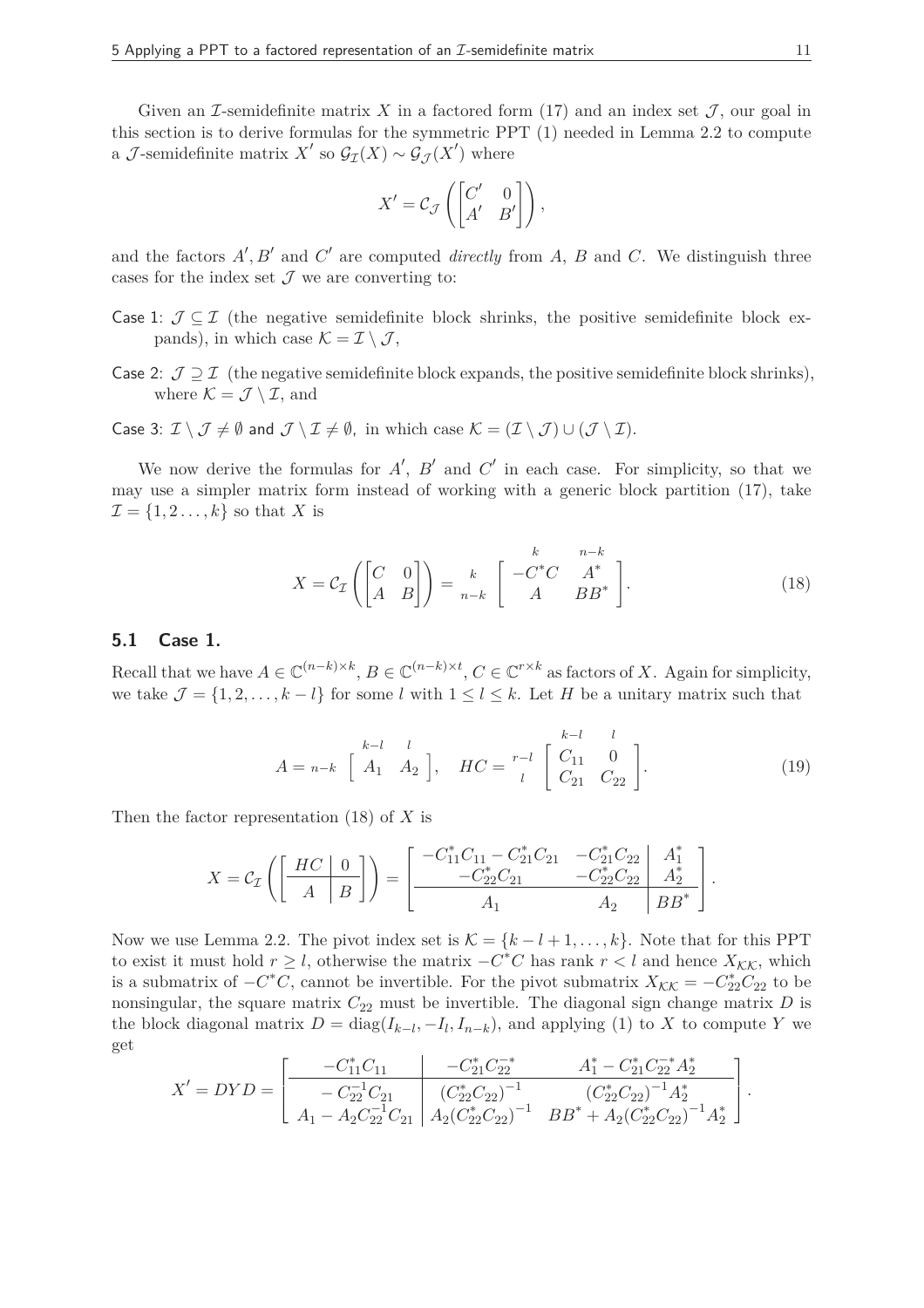The matrix  $X'$  is  $\mathcal J$ -semidefinite (as follows by Theorem 3.2) and it is easy to check that it can be represented as  $X' = C_J$  $\int [C' | 0$ *A* ′ *B* ′  $\bigcap$ for  $A' \in \mathbb{C}^{(l+n-k)\times (k-l)}$ ,  $B' \in \mathbb{C}^{(l+n-k)\times (l+t)}$ ,  $C' \in \mathbb{C}^{(r-l)\times (k-l)}$  given by

$$
A' = \begin{bmatrix} -C_{22}^{-1}C_{21} \\ A_1 - A_2C_{22}^{-1}C_{21} \end{bmatrix}, \quad B' = \begin{bmatrix} C_{22}^{-1} & 0 \\ A_2C_{22}^{-1} & B \end{bmatrix}, \quad C' = C_{11}.
$$
 (20)

# **5.2 Case 2.**

Case 2 is very similar to Case 1. We again start from  $A \in \mathbb{C}^{(n-k)\times k}$ ,  $B \in \mathbb{C}^{(n-k)\times t}$ ,  $C \in \mathbb{C}^{r\times k}$ and now take  $1 \leq m \leq n-k$ , with  $m \leq t$ , to apply Lemma 2.2 to X from (18) for  $\mathcal{J} =$  $\{1, 2, \ldots, k, k+1, \ldots, k+m\}$ , for simplicity. Let *U* be a unitary matrix such that

$$
A = \begin{bmatrix} m \\ m \\ n-k-m \end{bmatrix} \begin{bmatrix} k \\ A_1 \\ A_2 \end{bmatrix}, \quad BU = \begin{bmatrix} m \\ m \\ n-k-m \end{bmatrix} \begin{bmatrix} m & t-m \\ B_{11} & 0 \\ B_{21} & B_{22} \end{bmatrix} . \tag{21}
$$

The factor representation (18) expands to

$$
X = C_{\mathcal{I}}\left(\left[\begin{array}{c|c} C & 0 \ \hline A & BU \end{array}\right]\right) = \left[\begin{array}{c|c} -C^*C & A_1^* & A_2^* \ \hline A_1 & B_{11}B_{11}^* & B_{11}B_{21}^* \ A_2 & B_{21}B_{11}^* & B_{21}B_{21}^* + B_{22}B_{22}^* \end{array}\right].
$$

From Lemma 2.2 we have  $\mathcal{K} = \{k+1,\ldots,k+m\}$  and  $D = I_n$ . The pivot submatrix is  $X_{\mathcal{K}\mathcal{K}} = B_{11}B_{11}^*$  and  $B_{11}$  must be invertible for this PPT operation to be defined. If this is the case, we have

$$
X' = DYD = \begin{bmatrix} -C^*C - A_1^*(B_{11}B_{11}^*)^{-1}A_1 & A_1^*(B_{11}B_{11}^*)^{-1} & A_2^* - A_1^*B_{11}^{-*}B_{21}^* \\ (B_{11}B_{11}^*)^{-1}A_1 & -(B_{11}B_{11}^*)^{-1} & B_{11}^{-*}B_{21} \\ A_2 - B_{21}B_{11}^{-1}A_1 & B_{21}B_{11}^{-1} & B_{22}B_{22}^* \end{bmatrix}
$$
  
=  $\mathcal{C}_{\mathcal{J}} \left( \begin{bmatrix} C' & 0 \\ A' & B' \end{bmatrix} \right),$ 

where  $A' \in \mathbb{C}^{(n-k-m)\times(k+m)}$ ,  $B' \in \mathbb{C}^{(n-k-m)\times(k-m)}$  and  $C' \in \mathbb{C}^{(r+m)\times(k+m)}$  are given by

$$
A' = \begin{bmatrix} A_2 - B_{21}B_{11}^{-1}A_1 & B_{21}B_{11}^{-1} \end{bmatrix}, \quad B' = B_{22}, \quad C' = \begin{bmatrix} C & 0 \\ -B_{11}^{-1}A_1 & B_{11}^{-1} \end{bmatrix}.
$$
 (22)

#### **5.3 Case 3**

Case 3 is somewhat more complicated. We start from  $A \in \mathbb{C}^{(n-k)\times k}$ ,  $B \in \mathbb{C}^{(n-k)\times t}$ ,  $C \in \mathbb{C}^{r\times k}$ and take  $1 \leq l \leq k$  and  $1 \leq m \leq n-k$ , such that  $l \leq r$  and  $m \leq t$ . For simplicity, we look at  $\mathcal{J} = \{1, 2, \ldots, k - l\} \cup \{k + 1, \ldots, k + m\}.$  Let *H* and *U* be unitary matrices such that

$$
A = \begin{bmatrix} & k-l & l \\ & M_{11} & A_{12} \\ & A_{21} & A_{22} \end{bmatrix}, \quad BU = \begin{bmatrix} & m & t-m \\ & m & 0 \\ & m-k-m & B_{21} & B_{22} \end{bmatrix}, \quad HC = \begin{bmatrix} & k-l & l \\ & C_{11} & 0 \\ & C_{21} & C_{22} \end{bmatrix}.
$$
 (23)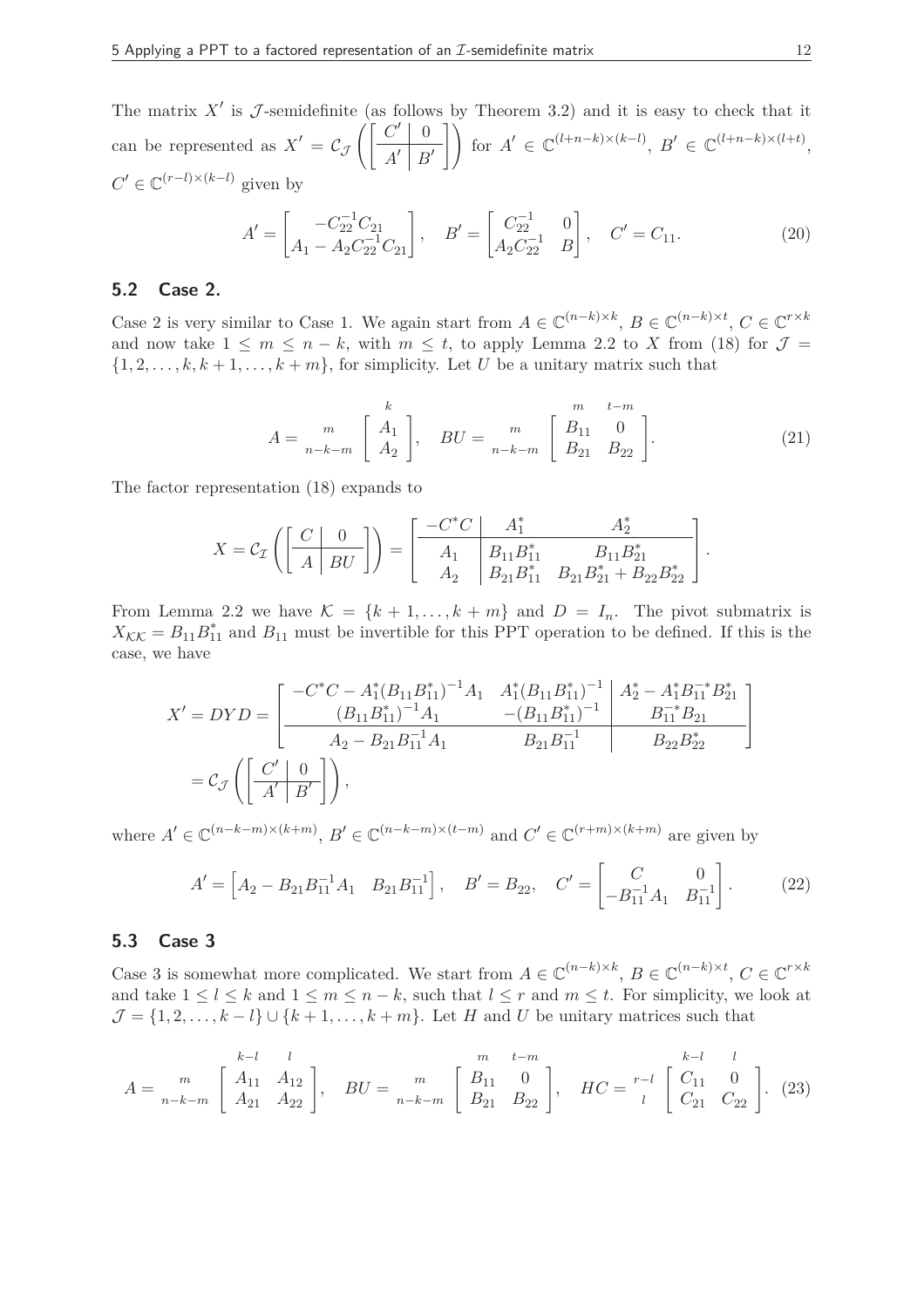In this case (18) is

$$
X = C_{\mathcal{I}} \left( \begin{bmatrix} HC & 0 \\ A & BU \end{bmatrix} \right)
$$
  
= 
$$
\begin{bmatrix} -C_{11}^* C_{11} - C_{21}^* C_{21} & -C_{21}^* C_{22} & A_{11}^* & A_{21}^* \\ -C_{22}^* C_{21} & -C_{22}^* C_{22} & A_{12}^* & A_{22}^* \\ A_{11} & A_{12} & B_{11} B_{11}^* & B_{11} B_{21}^* \\ A_{21} & A_{22} & B_{21} B_{11}^* & B_{21} B_{21}^* + B_{22} B_{22}^* \end{bmatrix}.
$$
 (24)

From Lemma 2.2 we have  $\mathcal{K} = \{k - l + 1, \ldots, k, k + 1, \ldots, k + m\}$  and the pivot submatrix whose inverse is required is the quasidefinite matrix

$$
X_{\mathcal{K}\mathcal{K}} = \begin{bmatrix} -C_{22}^* C_{22} & A_{12}^* \\ A_{12} & B_{11} B_{11}^* \end{bmatrix} . \tag{25}
$$

#### **5.3.1 An inversion formula for quasidefinite matrices**

It is not difficult to see that whenever a quasidefinite matrix is invertible, its inverse is quasidefinite, too. Hence, given *A, B, C* of conformal sizes, one can write

$$
\begin{bmatrix} -C^*C & A^* \\ A & BB^* \end{bmatrix}^{-1} = \begin{bmatrix} -NN^* & K \\ K^* & L^*L \end{bmatrix}
$$
 (26)

for suitable matrices *K, L, N*. In this section, we describe a method to compute *K*, *L*, *N* directly from *A*, *B*, *C*. In principle, one can assemble the matrix in (26), invert it, and then find the Cholesky factors of its diagonal blocks. However, this does not appear sound from a numerical point of view, since it means forming  $BB^*$  and  $C^*C$  and then factoring the corresponding blocks in the computed inverse (which may not be semidefinite due to numerical errors). It is a problem similar to the infamous normal equations for least-squares problems [10, sec. 20.4]. The only condition appearing in Lemma 2.2 is that the pivot submatrix (25) is invertible and we wish to keep only that assumption for the existence of the PPT. Hence, formulas which rely on Schur complements [13, sec. 0.7.3] cannot be used, since *BB*<sup>∗</sup> and *C* <sup>∗</sup>*C* are not guaranteed to have full rank (consider, e.g. the case  $A = 1, B = C = 0$ ).

In the following, we present an alternative expression that relies heavily on unitary factorizations.

#### **Theorem 5.1.** *Let*

$$
P = \begin{bmatrix} -C_{22}^* C_{22} & A_{12}^* \\ A_{12} & B_{11} B_{11}^* \end{bmatrix}, \quad A_{12} \in \mathbb{C}^{m \times l}, B_{11} \in \mathbb{C}^{m \times m}, C_{22} \in \mathbb{C}^{l \times l}
$$

*be an invertible matrix and let Q and H be unitary matrices such that*

$$
\begin{bmatrix} B_{11}^* \\ A_{12}^* \end{bmatrix} = Q \begin{bmatrix} R^* \\ 0 \end{bmatrix}, \quad Q = \frac{m}{l} \begin{bmatrix} m & l \\ Q_{11} & Q_{12} \\ Q_{21} & Q_{22} \end{bmatrix}
$$
 (27)

*and*

$$
M = \begin{bmatrix} I_m & 0 \\ 0 & C_{22} \end{bmatrix} Q = H \begin{bmatrix} M_{11} & 0 \\ M_{21} & M_{22} \end{bmatrix}, \quad H = \begin{bmatrix} m & l \\ H_{11} & H_{12} \\ H_{21} & H_{22} \end{bmatrix}.
$$
 (28)

*Then,*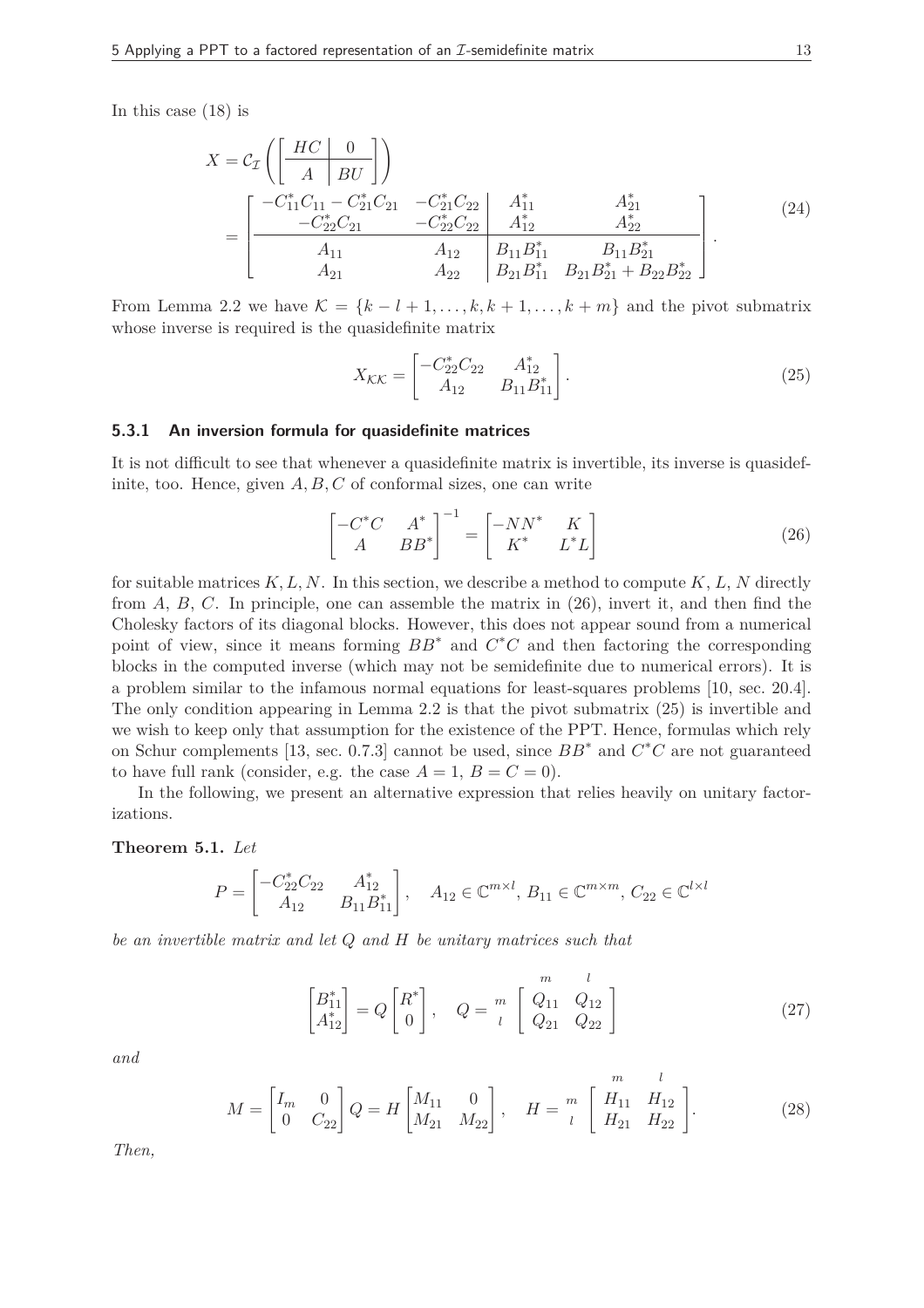- *1. R* and  $M_{22}$  are invertible.
- *2. We have*

$$
P^{-1} = \begin{bmatrix} -NN^* & K \\ K^* & L^*L \end{bmatrix},
$$

*with*

$$
N = Q_{22} M_{22}^{-1}, \quad K = (Q_{21} - Q_{22} M_{22}^{-1} M_{21}) R^{-1}, \quad L = M_{11} R^{-1}.
$$

*3. The following relations hold:*

$$
C_{22}N = H_{22}, \t C_{22}K = H_{21}L, \t (29)
$$

$$
LB_{11} = H_{11}^*, \qquad KB_{11} = -NH_{12}^*.
$$
 (30)

*Proof.* We use a few manipulations of quasidefinite matrices which are standard in the context of preconditioners for saddle-point matrices; see for instance [4, sec. 10.4].

Note that *P* is the Schur complement of  $-I_m$  in

$$
T = \begin{bmatrix} -I_m & 0 & B_{11}^* \\ 0 & -C_{22}^* C_{22} & A_{12}^* \\ B_{11} & A_{12} & 0 \end{bmatrix},
$$

so by the standard results on Schur complements *T* is nonsingular and

$$
P^{-1} = \begin{bmatrix} 0 & I_l & 0 \\ 0 & 0 & I_m \end{bmatrix} T^{-1} \begin{bmatrix} 0 & 0 \\ I_l & 0 \\ 0 & I_m \end{bmatrix}.
$$

Inserting factors  $\hat{Q} = \text{diag}(Q, I)$  and its inverse, we get

$$
P^{-1} = \begin{bmatrix} 0 & I_l & 0 \\ 0 & 0 & I_m \end{bmatrix} \hat{Q} \begin{pmatrix} -I_m & 0 & B_{11}^* \\ 0 & -C_{22}^* C_{22} & A_{12}^* \\ B_{11} & A_{12} & 0 \end{pmatrix}^{-1} \hat{Q}^* \begin{bmatrix} 0 & 0 \\ I_l & 0 \\ 0 & I_m \end{bmatrix}
$$
  
= 
$$
\begin{bmatrix} Q_{21} & Q_{22} & 0 \\ 0 & 0 & I \end{bmatrix} \begin{bmatrix} * & * & R^* \\ * & * & 0 \\ R & 0 & 0 \end{bmatrix}^{-1} \begin{bmatrix} Q_{21}^* & 0 \\ Q_{22}^* & 0 \\ 0 & I \end{bmatrix}.
$$

The top–left  $2 \times 2$  block which we have marked with asterisks is  $-M^*M$ , with *M* as in (28), so we can write it also as

$$
P^{-1} = \begin{bmatrix} Q_{21} & Q_{22} & 0 \ 0 & 0 & I \end{bmatrix} \begin{bmatrix} -M_{11}^* M_{11} - M_{21}^* M_{21} & -M_{21}^* M_{22} & R^* \\ -M_{22}^* M_{21} & -M_{22}^* M_{22} & 0 \\ R & 0 & 0 \end{bmatrix}^{-1} \begin{bmatrix} Q_{21}^* & 0 \\ Q_{22}^* & 0 \\ 0 & I \end{bmatrix}.
$$
 (31)

The middle matrix in (31) is equal to  $\hat{Q}^*T\hat{Q}$ , which is invertible. Hence *R* and  $M_{22}$  must be invertible, too, which proves our first statement. The inverse of this block antitriangular matrix can be computed explicitly as

$$
\begin{split} P^{-1} &= \begin{bmatrix} Q_{21} & Q_{22} & 0 \\ 0 & 0 & I \end{bmatrix} \begin{bmatrix} 0 & 0 & R^{-1} \\ 0 & -M_{22}^{-1} M_{22}^{-*} & -M_{22}^{-1} M_{21} R^{-1} \\ R^{-*} & -R^{-*} M_{21}^{*} M_{22}^{-*} & R^{-*} M_{11}^{*} M_{11} R^{-1} \end{bmatrix} \begin{bmatrix} Q_{21}^{*} & 0 \\ Q_{22}^{*} & 0 \\ 0 & I \end{bmatrix} \\ &= \begin{bmatrix} -Q_{22} M_{22}^{-1} M_{22}^{-*} Q_{22}^{*} & (Q_{21} - Q_{22} M_{22}^{-1} M_{21}) R^{-1} \\ R^{-*} (Q_{21}^{*} - M_{21}^{*} M_{22}^{-*} Q_{22}^{*}) & R^{-*} M_{11}^{*} M_{11} R^{-1} \end{bmatrix} = \begin{bmatrix} -NN^{*} & K \\ K^{*} & L^{*} L \end{bmatrix}, \end{split}
$$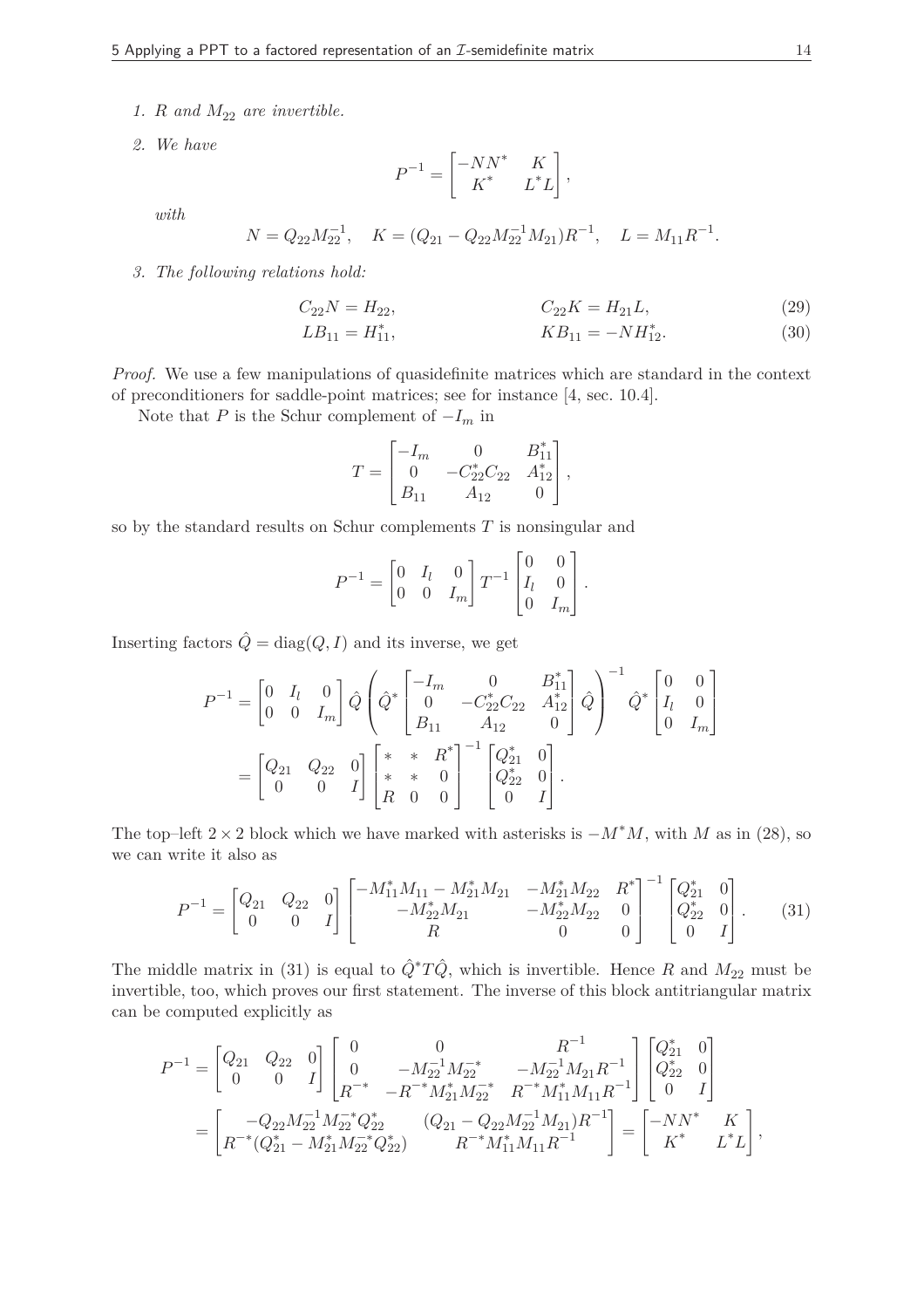which proves the second claim.

Expanding the multiplications in the second block column of (28), we get  $C_{22}Q_{22} = H_{22}M_{22}$ and  $C_{22}Q_{21} = H_{21}M_{11} + H_{22}M_{21}$ , from which the two equations (29) follow easily. From the first block row of (27) we get  $B_{11}^* = Q_{11}R^*$ , and again from (28) we get

$$
H^* \begin{bmatrix} I & 0 \\ 0 & C_{22} \end{bmatrix} = \begin{bmatrix} M_{11} & 0 \\ M_{21} & M_{22} \end{bmatrix} Q^*,
$$

whose first block column reads  $H_{11}^* = M_{11}Q_{11}^*$ ,  $H_{12}^* = M_{21}Q_{11}^* + M_{22}Q_{12}^*$ . Putting together these relations, (30) follows.  $\Box$ 

We now continue computing the factored version of the PPT in Case 3. Assuming that the matrix  $X_{\mathcal{K}\mathcal{K}}$  from (25) is nonsingular, the symmetric principal pivot transform *Y* of *X* from (24) exists and we partition it as

$$
Y = \begin{bmatrix} Y_{11} & Y_{21}^* & Y_{31}^* & Y_{41}^* \\ Y_{21} & -Y_{22} & -Y_{32}^* & Y_{42}^* \\ Y_{31} & -Y_{32} & -Y_{33} & Y_{43}^* \\ Y_{41} & Y_{42} & Y_{43} & Y_{44} \end{bmatrix} .
$$
 (32)

The middle block is  $-X^{-1}_{\mathcal{K}\mathcal{K}}$  and from Theorem 5.1 defining  $K, L, N$  we have

$$
X_{\mathcal{K}\mathcal{K}}^{-1} = \begin{bmatrix} -C_{22}^* C_{22} & A_{12}^* \\ A_{12} & B_{11} B_{11}^* \end{bmatrix}^{-1} = \begin{bmatrix} -NN^* & K \\ K^* & L^* L \end{bmatrix} = \begin{bmatrix} Y_{22} & Y_{32}^* \\ Y_{32} & Y_{33} \end{bmatrix}.
$$
 (33)

**Lemma 5.2.** *The remaining blocks of Y from* (32) *are given by*

$$
Y_{11} = -C_{11}^{*}C_{11} - C_{21}^{*}C_{21} + C_{21}^{*}C_{22}NN^{*}C_{22}^{*}C_{21} + A_{11}^{*}K^{*}C_{22}^{*}C_{21}
$$
  
\t
$$
+ C_{21}^{*}C_{22}KA_{11} - A_{11}^{*}L^{*}LA_{11},
$$
  
\t
$$
Y_{21} = NN^{*}C_{22}^{*}C_{21} + KA_{11},
$$
  
\t
$$
Y_{31} = -K^{*}C_{22}^{*}C_{21} + L^{*}LA_{11},
$$
  
\t
$$
Y_{41} = A_{21} - A_{22}NN^{*}C_{22}^{*}C_{21} - A_{22}KA_{11} + B_{21}B_{11}^{*}K^{*}C_{22}^{*}C_{21} - B_{21}B_{11}^{*}L^{*}LA_{11},
$$
  
\t
$$
Y_{42} = -A_{22}NN^{*} + B_{21}B_{11}^{*}K^{*},
$$
  
\t
$$
Y_{43} = A_{22}K + B_{21}B_{11}^{*}L^{*}L,
$$
  
\t
$$
Y_{44} = B_{21}B_{21}^{*} + B_{22}B_{22}^{*} + A_{22}NN^{*}A_{22}^{*} - B_{21}B_{11}^{*}K^{*}A_{22}^{*} - A_{22}KB_{11}B_{21}^{*} - B_{21}B_{11}^{*}L^{*}LB_{11}B_{21}^{*}.
$$

*Proof.* We get the above formulas after some tedious but straightforward algebra from the PPT formulas  $(1)$ , the expression  $(24)$  for  $X$  and  $(33)$ .  $\Box$ 

The sign change matrix *D* from Lemma 2.2 is  $D = \text{diag}(I_{k-l}, -I_l, I_m, I_{n-k-m})$ , and we finally have

$$
X' = DYD = \begin{bmatrix} \begin{array}{c|c|c} Y_{11} & -Y_{21}^* & Y_{31}^* & Y_{41}^* \\ \hline -Y_{21} & -Y_{22} & Y_{32}^* & -Y_{42}^* \\ \hline Y_{31} & Y_{32} & -Y_{33} & Y_{43}^* \\ \hline Y_{41} & -Y_{42} & Y_{43} & Y_{44} \end{array} \end{bmatrix},
$$

where the blocks are defined in  $(33)$  and Lemma 5.2. What remains is to show that  $X' =$  $\iota_\mathcal{J}$  $\iint C'_\perp 0$  $\begin{bmatrix} C' & 0 \\ A' & B' \end{bmatrix}$ , where  $\mathcal{J} = \{1, 2, \ldots, k - l\} \cup \{k, k + 1, \ldots, k + m\}$ , by finding the factors  $B' \in$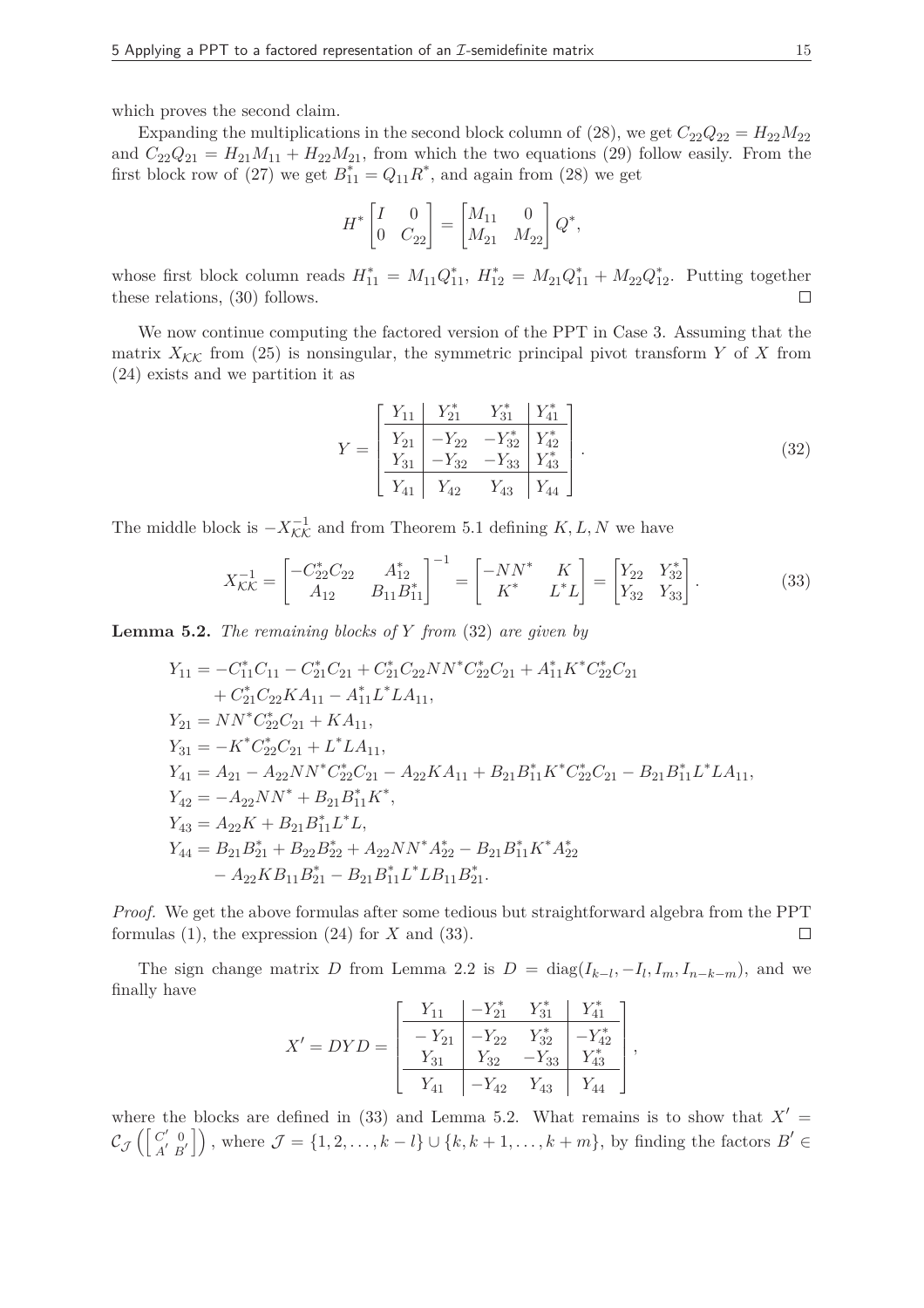$\mathbb{C}^{(n-k+l-m)\times (t-m+l)}$  and  $C' \in \mathbb{C}^{(r-l+m)\times (k-l+m)}$  such that

$$
\begin{bmatrix} -Y_{22} & -Y_{42}^* \\ -Y_{42} & Y_{44} \end{bmatrix} = B'(B')^* \text{ and } \begin{bmatrix} -Y_{11} & -Y_{31}^* \\ -Y_{31} & Y_{33} \end{bmatrix} = (C')^*C'. \tag{34}
$$

The factor  $A' \in \mathbb{C}^{(n-k+l-m)\times(k+m-l)}$  is given by

$$
A' = \begin{bmatrix} -Y_{21} & Y_{32}^* \\ Y_{41} & Y_{43} \end{bmatrix} .
$$
 (35)

**Lemma 5.3.** *The equalities* (34) *hold with*

$$
B' = \begin{bmatrix} N & 0 \\ B_{21}H_{12} + A_{22}N & B_{22} \end{bmatrix} \quad and \quad C' = \begin{bmatrix} C_{11} & 0 \\ H_{21}^*C_{21} - LA_{11} & L \end{bmatrix},
$$
(36)

*where*  $H_{12}$ ,  $H_{21}$ ,  $L$  *and*  $N$  *are defined in Theorem 5.1.* 

*Proof.* Define  $Z = B_{21}H_{12} + A_{22}N$ . Then

$$
B'(B')^* = \begin{bmatrix} NN^* & NZ^* \\ ZN^* & ZZ^* + B_{22}B_{22}^* \end{bmatrix}
$$

and we only need to check that these blocks match the blocks specified in (34). From (33) we have  $NN^* = -Y_{22}$  and from (30) we get

$$
ZN^* = B_{21}H_{12}N^* + A_{22}NN^* = -B_{21}B_{11}^*K^* + A_{22}NN^* = -Y_{42},
$$

where we have used the formula for  $Y_{42}$  from Lemma 5.2 for the last equality. What remains is to show that

$$
ZZ^* + B_{22}B_{22}^* = Y_{44}.
$$

Multiplying out the left hand side and using  $(30)$  we see that the above equality holds if and only if

$$
B_{21}H_{12}H_{12}^*B_{21}^* = B_{21}B_{21}^* - B_{21}H_{11}H_{11}^*B_{21}^*,
$$

which is true because *H* from (28) is a unitary matrix and so  $H_{11}H_{11}^* + H_{12}H_{12}^* = I$ .

The proof involving the matrix  $C'$  uses  $(29)$  and is identical to the above.

To summarize the results for Case 3, we have an *I*-semidefinite matrix  $X = C_{\mathcal{I}}\left(\begin{bmatrix} HC & 0 \\ A & BU \end{bmatrix}\right)$ for  $\mathcal{I} = \{1, \ldots, k\}$  and the factors A, BU and HC as in (23), and we wish to transform into a J-semidefinite matrix  $X'$  for  $\mathcal{J} = \{1, \ldots k - l\} \cup \{k+1, \ldots, k+m\}$ . Providing that the matrix  $X_{\mathcal{K}\mathcal{K}}$  from (25) is invertible and its inverse defined by (33),  $X'$  can be represented as  $X' = \mathcal{C}_{\mathcal{J}} \left( \begin{bmatrix} C' & 0 \\ A' & B \end{bmatrix} \right)$  $\begin{bmatrix} C' & 0 \\ A' & B' \end{bmatrix}$ , where the factor *A*' is given by (35) and the factors *B*' and  $C'$  are defined in Lemma 5.3.

# **5.4 General formulas**

The index sets  $\mathcal I$  and  $\mathcal J$  from the previous sections were chosen for simplicity. Nothing essentially changes if we use general index sets but the notation becomes much more obscured. To illustrate this, we briefly sketch the general version of Case 1.

We start from an *I*-semidefinite matrix  $X \in \mathbb{C}^{n \times n}$ , where *I* is now any subset of  $\{1, 2, \ldots, n\}$ and  $\mathcal{I}^c = \{1, 2, \ldots, n\} \setminus \mathcal{I}$ . Let  $k = \text{card}(\mathcal{I})$  and  $A \in \mathbb{C}^{(n-k)\times k}$ ,  $B \in \mathbb{C}^{(n-k)\times t}$  and  $C \in \mathbb{C}^{r\times k}$ such that

$$
X_{\mathcal{I}\mathcal{I}} = -C^*C, \quad X_{\mathcal{I}^c\mathcal{I}} = A, \quad X_{\mathcal{I}\mathcal{I}^c} = A^*, \quad X_{\mathcal{I}^c\mathcal{I}^c} = BB^*.
$$

 $\Box$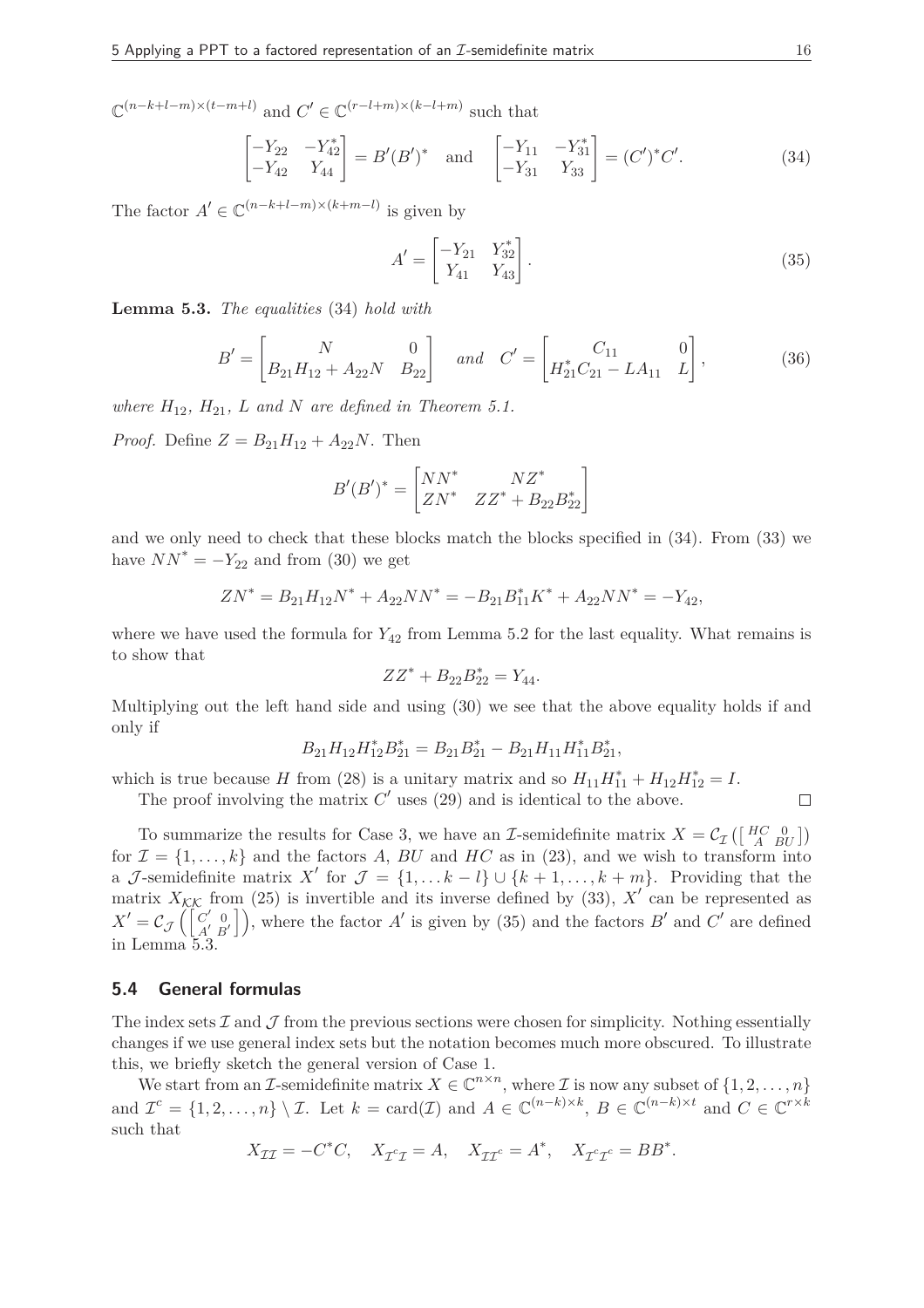Take  $\mathcal{J} \subseteq \mathcal{I}$  and let  $\hat{\mathcal{J}} \subseteq \{1, \ldots, k\}$  be the local index set for the columns of the matrix C corresponding to the global  $\mathcal{J}$ . Let  $\hat{\mathcal{J}}^c = \{1, 2, \ldots, k\} \setminus \hat{\mathcal{J}}$ . From Lemma 2.2 we have  $\mathcal{K} = \mathcal{I} \setminus \mathcal{J}$ .

Define the unitary matrix *H* which introduces zeros into each column  $c_j$  of  $C, j \in \hat{\mathcal{J}}^c$ , except in the positions  $c_{ij}$  for  $i \in \mathcal{L}$ , where  $\mathcal{L}$  is a subset of  $\{1, 2, \ldots, r\}$  corresponding to the local row index set of the matrix *C*, and such that  $card(\hat{\mathcal{L}}) = card(\hat{\mathcal{J}}^c)$ . Then we have

$$
HC = \begin{bmatrix} (HC)_{\hat{\mathcal{L}}^c \hat{\mathcal{J}}} & (HC)_{\hat{\mathcal{L}}^c \hat{\mathcal{J}}^c} \\ (HC)_{\hat{\mathcal{L}} \hat{\mathcal{J}}} & (HC)_{\hat{\mathcal{L}} \hat{\mathcal{J}}^c} \end{bmatrix} = \text{card}(\hat{\mathcal{L}}^c) \begin{bmatrix} \text{card}(\hat{\mathcal{J}}) & \text{card}(\hat{\mathcal{J}}^c) \\ C_{11} & 0 \\ C_{21} & C_{22} \end{bmatrix}.
$$

Note that  $\mathcal{J} \cup \mathcal{K} = \mathcal{I}$  and hence we can partition A as

$$
A = \begin{bmatrix} X_{\mathcal{I}^c \mathcal{J}} & X_{\mathcal{I}^c \mathcal{K}} \end{bmatrix} = \begin{bmatrix} A_1 & A_2 \end{bmatrix}.
$$

Then the negative semidefinite block in  $X = C_{\mathcal{I}}\left(\begin{bmatrix} H_C^C & 0 \\ A & B \end{bmatrix}\right)$  is now given by

$$
X_{\mathcal{I}\mathcal{I}} = Z, \quad \text{where} \quad Z = \begin{bmatrix} X_{\mathcal{I}\mathcal{J}} & X_{\mathcal{J}\mathcal{K}} \\ X_{\mathcal{K}\mathcal{J}} & X_{\mathcal{K}\mathcal{K}} \end{bmatrix} = \begin{bmatrix} -C_{11}^* C_{11} - C_{21}^* C_{21} & -C_{21}^* C_{22} \\ -C_{22}^* C_{21} & -C_{22}^* C_{22} \end{bmatrix}.
$$

We apply the PPT (1) with  $X_{\mathcal{K}\mathcal{K}}$  as the pivot matrix, provided that the square matrix  $C_{22}$  is nonsingular, to get the following X':

$$
X' = DYD = \begin{bmatrix} X'_{\mathcal{J}\mathcal{J}} & X'_{\mathcal{J}\mathcal{K}} & X'_{\mathcal{J}\mathcal{I}^c} \\ X'_{\mathcal{K}\mathcal{J}} & X'_{\mathcal{K}\mathcal{K}} & X'_{\mathcal{K}\mathcal{I}^c} \\ X'_{\mathcal{I}^c\mathcal{J}} & X'_{\mathcal{I}^c\mathcal{K}} & X'_{\mathcal{I}^c\mathcal{I}^c} \end{bmatrix}
$$
  
= 
$$
\begin{bmatrix} -C_{11}^*C_{11} & -C_{21}^*C_{22}^{-*} & A_1^* - C_{21}^*C_{22}^{-*}A_2^* \\ -C_{22}^{-1}C_{21} & (C_{22}^*C_{22})^{-1} & (C_{22}^*C_{22})^{-1}A_2^* \\ A_1 - A_2C_{22}^{-1}C_{21} & A_2(C_{22}^*C_{22})^{-1} & BB^* + A_2(C_{22}^*C_{22})^{-1}A_2^* \end{bmatrix},
$$

where the sign change matrix  $D$  is partitioned conformally so is the same as in Case 1 (Section 5.1). It follows that the matrix  $X' = \mathcal{C}_{\mathcal{J}} \left( \begin{bmatrix} C' & 0 \\ A' & B \end{bmatrix} \right)$  $\begin{bmatrix} C' & 0 \\ A' & B' \end{bmatrix}$  is *J*-semidefinite for *A*<sup>'</sup>, *B*<sup>'</sup> and *C*<sup>'</sup> given by (20).

Note that the above could have also been achieved by defining permutation matrices *P*<sup>1</sup> and  $P_2$  and symmetrically permuting the rows and columns of *X* and  $X'$  so that the leading diagonal blocks of the matrices  $P_1 X P_1^T$  and  $P_2 X' P_2^T$  are  $X_{\mathcal{II}}$  and  $X'_{\mathcal{JI}}$ , respectively.

# **6 PPTs with bounded elements**

We now use the factor-based formulas for the PPT derived in Section 5 to compute an optimal permuted Riccati basis for a Lagrangian semidefinite subspace. From [18, Thm. 3.4], which is here stated as the final part of Theorem 2.1, we know that for a Lagrangian subspace Im *U* there exists at least one optimal permuted Riccati representation with  $X_{opt}$  satisfying

$$
|(X_{\text{opt}})_{ij}| \le \begin{cases} 1, & \text{if } i = j, \\ \sqrt{2}, & \text{otherwise.} \end{cases}
$$

The above inequality is sharp, as can be seen from the example [18, sec. 3] where  $U = \begin{bmatrix} I_2 \\ X \end{bmatrix}$ é ,  $X = \begin{bmatrix} 1 & \sqrt{2} \\ \sqrt{2} & 1 \end{bmatrix}$  $\frac{1}{\sqrt{2}}\begin{bmatrix} \sqrt{2} \\ 1 \end{bmatrix}$ . However, a stronger version can be obtained under the additional hypothesis that  $\text{Im } U$  is Lagrangian semidefinite (instead of merely Lagrangian).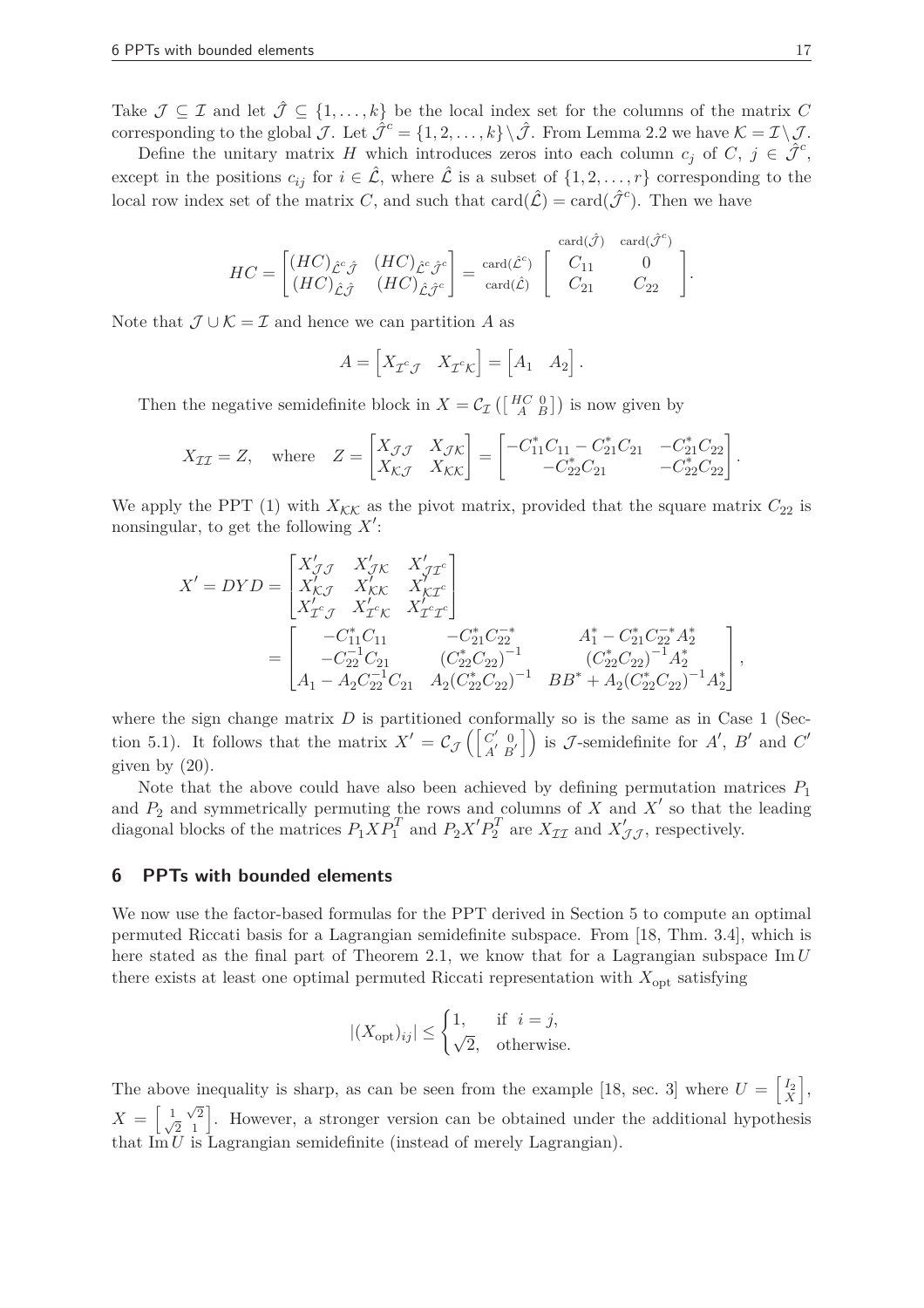**Theorem 6.1.** *Let*  $U \in \mathbb{C}^{2n \times n}$  *be such that* Im *U is Lagrangian semidefinite. Then, there exists*  $\mathcal{I}_{\text{opt}} \subseteq \{1, 2, \ldots, n\}$  such that  $U \sim \mathcal{G}_{\mathcal{I}_{\text{opt}}}(X)$  and

$$
|x_{ij}| \le 1 \quad \forall i, j. \tag{37}
$$

*Proof.* Since Im *U* is Lagrangian, from the proof of [18, Thm. 3.4] it follows that there exists an index set *I* defining the symplectic swap  $\Pi_{\mathcal{I}}$  such that  $U \sim \mathcal{G}_{\mathcal{I}}(X)$ ,  $X \in \mathbb{C}^{n \times n}$  is Hermitian and

$$
|x_{ii}| \le 1, \quad \left| \det \begin{bmatrix} x_{ii} & x_{ij} \\ x_{ji} & x_{jj} \end{bmatrix} \right| \le 1, \quad i, j = 1, 2, \dots, n. \tag{38}
$$

In addition, since Im *U* is Lagrangian semidefinite, from Theorem 3.2 it follows that *X* is  $\mathcal{I}$ semidefinite. We prove that the choice  $\mathcal{I}_{opt} = \mathcal{I}$  satisfies (37).

For  $i = j$  this trivially follows from (38). When  $i \neq j$ , we distinguish four cases.

Case A:  $i, j \in \mathcal{I}$  The block  $X_{\mathcal{II}}$  is negative semidefinite, hence its submatrix  $(X)_{\{i,j\}\{i,j\}}$  is negative semidefinite, too, and this implies

$$
|x_{ij}|^2 = x_{ij}x_{ji} \le |x_{ii}| |x_{jj}| \le 1.
$$
\n(39)

Case B:  $i, j \notin I$  The proof is analogous to the previous one, since  $X_{\mathcal{I}^c\mathcal{I}^c}$  is positive semidefinite.

Case C:  $i \in I$ ,  $j \notin I$  By semidefiniteness it follows that  $-1 \le x_{ii} \le 0$  and  $0 \le x_{jj} \le 1$ . Moreover, by the  $2 \times 2$  case from (38) we get

$$
|x_{ii}x_{jj} - |x_{ij}|^2| = |x_{ii}|x_{jj} + |x_{ij}|^2 \le 1,
$$

and hence  $|x_{ii}| \leq 1$ .

Case D:  $i \notin \mathcal{I}, j \in \mathcal{I}$  The proof is analogous to the previous one by swapping *i* and *j*.  $\Box$ 

#### **6.1 The optimization algorithm**

Algorithm 1, which is a modified version of [18, Alg. 2], can be used to compute  $\mathcal{I}_{\text{ont}}$  such that (37) holds. The algorithm is based on the following observation: in a Lagrangian semidefinite matrix X with factors  $A, B, C$  the entry of maximum modulus cannot occur in an offdiagonal entry of  $X_{\mathcal{I}}$  or  $X_{\mathcal{I}}^c \mathcal{I}^c$ , because those blocks are semidefinite and thus the first in- $\frac{1}{2}$  and  $\frac{1}{2}$  or  $\frac{1}{2}$  or  $\frac{1}{2}$ , security three possible locations for the entry of maximum equality in (39) holds. So there can be three possible locations for the entry of maximum modulus:

- in the block  $C^*C$ : then it must be on the diagonal and equal to the squared norm  $||C_{:,j}||^2$ of a column of *C*;
- in the block  $BB^*$ : then it must be on the diagonal and equal to the squared norm  $||B_{i,:}||^2$ of a row of *B*;
- in the block *A*, and then nothing more specific can be said on its position.

When this maximum modulus exceeds a given threshold  $\tau \geq 1$ , in each of the three cases we can perform a PPT that strictly reduces this maximal entry. We repeat this procedure until all entries are smaller than  $\tau$ . The algorithm terminates since each PPT uses a pivot matrix with determinant at least  $\tau$  and hence  $|\text{det } X|$  is reduced by a factor at least  $\tau^2$  at each step. This argument is similar to, but slightly different from, the one used in [18, Thm. 5.2], where a determinant argument is applied to  $U_1$  in (8) rather than  $X$ .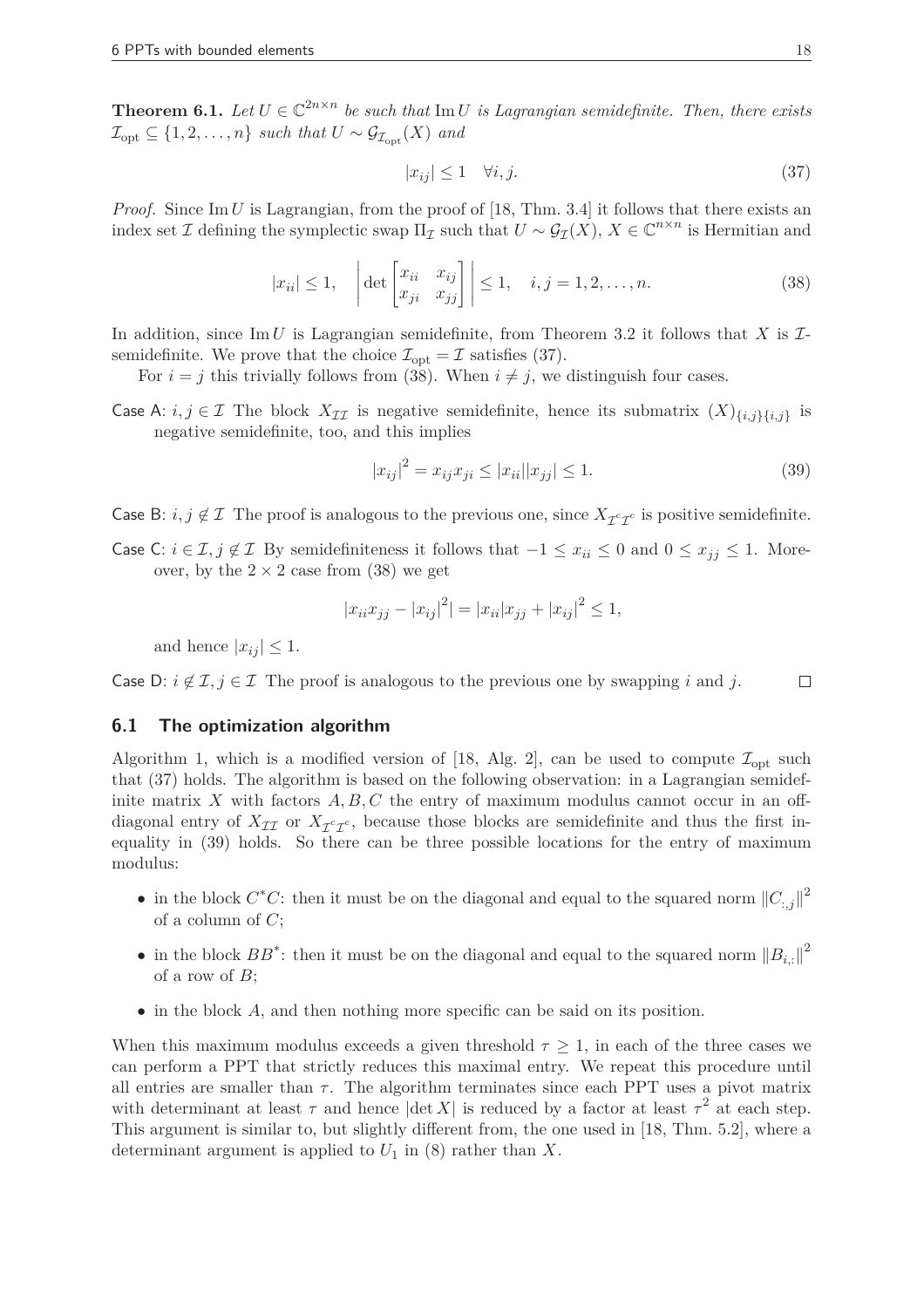**Algorithm 1:** Computing a bounded permuted Riccati basis of a semidefinite Lagrangian subspace.

**Input**:  $\mathcal{I}_{in} \subseteq \{1, 2, \ldots, n\}$ , and factors  $A_{in}$ ,  $B_{in}$ ,  $C_{in}$  of an  $\mathcal{I}_{in}$ -semidefinite matrix  $X_{\text{in}} = X_{\text{in}}^* \in \mathbb{C}^{n \times n}$  as defined by (17); a threshold  $\tau \geq 1$ . **Output**:  $\mathcal{I}_{out} \subseteq \{1, 2, \ldots, n\}$ , and factors  $A_{out}$ ,  $B_{out}$ ,  $C_{out}$  of an  $\mathcal{I}_{out}$ -semidefinite matrix  $X_{\text{out}} = X_{\text{out}}^* \in \mathbb{C}^{n \times n}$  such that  $\mathcal{G}_{\mathcal{I}_{\text{in}}}(X_{\text{in}}) \sim \mathcal{G}_{\mathcal{I}_{\text{out}}}(X_{\text{out}})$  and  $|(X_{\text{out}})_{ij}| \leq \tau$  for each *i, j*.  $A = A_{\text{in}}$ ,  $B = B_{\text{in}}$ ,  $C = C_{\text{in}}$ ,  $\mathcal{I} = \mathcal{I}_{\text{in}}$ ; **for** it =  $1, 2, \ldots$ , max iterations **do**  $\hat{j} = \arg \max_{j} ||C_{:,j}||^2;$  $\inf \left\| C_{:, \hat{j}} \right\|^2 > \tau \ \textbf{then}$ use the formulas in Case 1 in Section 5.1, with  $\mathcal{J} = \mathcal{I} \setminus {\hat{\jmath}}$ , to update  $(A, B, C, \mathcal{I}) \leftarrow (A', B', C', \mathcal{J});$ continue; **end**  $\hat{i} = \arg \max_{i} ||B_{i,:}||^2;$  $\inf \left\| B_{\hat{\imath},:} \right\|^2 > \tau \ \textbf{then}$ use the formulas in Case 2 in Section 5.2, with  $\mathcal{J} = \mathcal{I} \cup \{\hat{\imath}\}\)$ , to update  $(A, B, C, \mathcal{I}) \leftarrow (A', B', C', \mathcal{J});$ continue; **end**  $\hat{i}, \hat{j} = \arg \max |A_{i,j}|;$  $|\hat{H}_{\hat{i},\hat{j}}| > \tau$  then use the formulas in Case 3 in Section 5.2, with  $\mathcal{J} = (\mathcal{I} \setminus \{\hat{j}\}) \cup \{\hat{i}\}\)$ , to update  $(A, B, C, \mathcal{I}) \leftarrow (A', B', C', \mathcal{J});$ continue; **end** break; **end**  $A_{\text{out}} = A$ ,  $B_{\text{out}} = B$ ,  $C_{\text{out}} = C$ ,  $\mathcal{I}_{\text{out}} = \mathcal{I}$ ;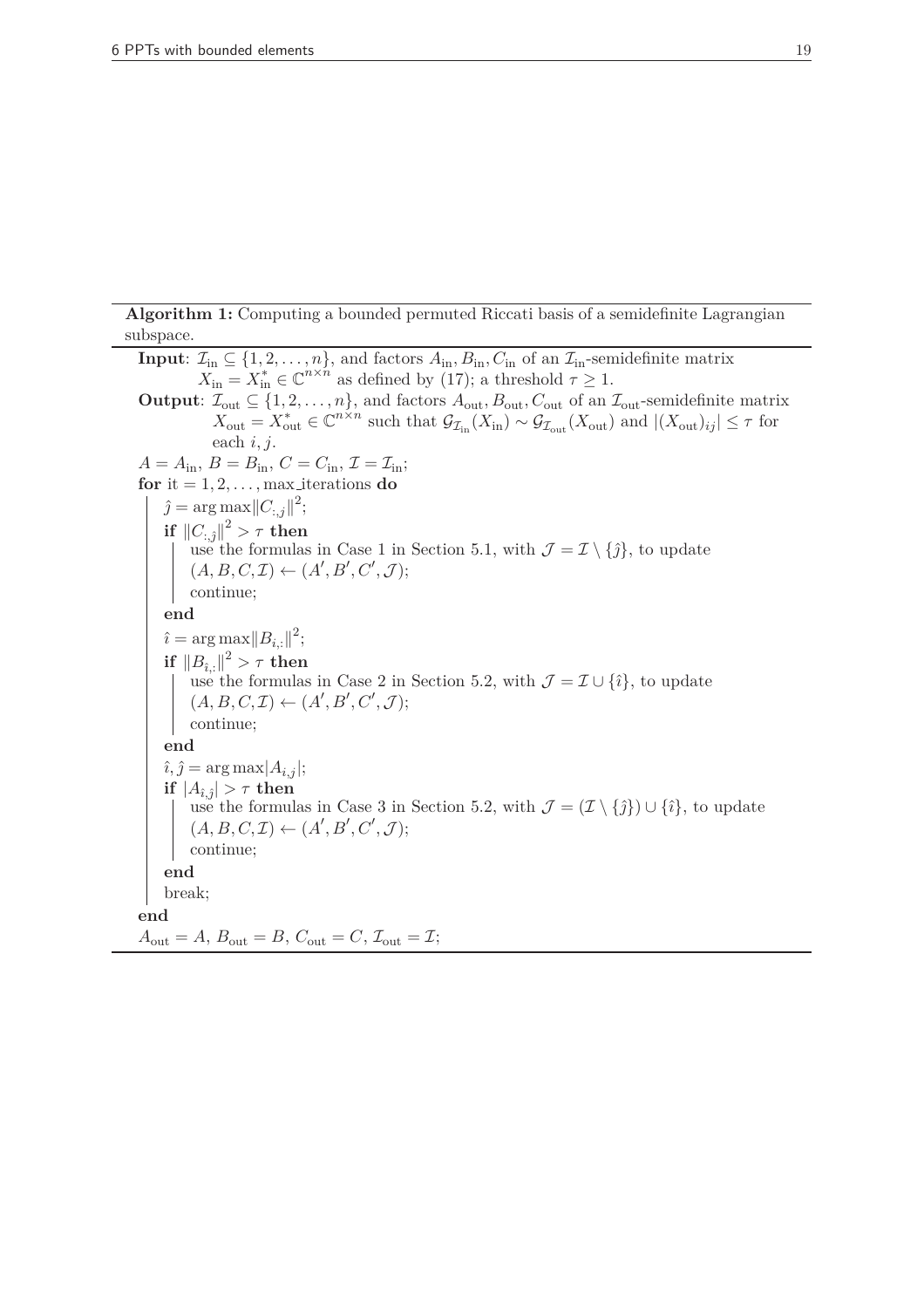# **6.2 Special formulas for the scalar cases**  $l = 1$ ,  $m = 1$

The pivot sets used in the algorithm have at most 2 elements, so some simplifications can be done to the general formulas  $(20)$ ,  $(22)$ ,  $(35)$  and  $(36)$ .

For Case 1, the factor partition (19) is (up to the ordering of indices)

$$
A = n-k \begin{bmatrix} k-1 & 1 \\ A_1 & a \end{bmatrix}, \quad HC = \begin{bmatrix} k-1 & 1 \\ 0 & 1 \\ 0 & 1 \end{bmatrix},
$$

and the PPT that gives the updated factors in (20) for  $\mathcal{J} = \{1, \ldots, k-1\}$  is

$$
\left[\begin{array}{c|c} HC & 0 \ \hline A & B \end{array}\right] = \left[\begin{array}{cc|c} C_{11} & 0 & 0 \ \hline c^* & \gamma & 0 \ \hline A_1 & a & B \end{array}\right] \mapsto \left[\begin{array}{c|c} C_{11} & 0 & 0 \ \hline -\gamma^{-1}c^* & \gamma^{-1} & 0 \ \hline A_1 - \gamma^{-1}ac^* & \gamma^{-1}a & B \end{array}\right] = \left[\begin{array}{c|c} C' & 0 \ \hline A' & B' \end{array}\right].
$$

Similarly, for Case 2 the starting factors (21) are now partitioned as

*A* = C *k* 1 *a* ∗ *<sup>n</sup>*−*k*−<sup>1</sup> *A*<sup>2</sup> D *, BU* = C 1 *t*−1 1 *β* 0 *<sup>n</sup>*−*k*−<sup>1</sup> *b B*<sup>22</sup> <sup>D</sup> *,*

and the updated factors (22) for  $\mathcal{J} = \{1, \ldots, k, k+1\}$  corresponds to the PPT

$$
\left[\begin{array}{c|c} C & 0 \\ \hline A & BU \end{array}\right] = \left[\begin{array}{cc|c} C & 0 & 0 \\ \hline a^* & \beta & 0 \\ A_2 & b & B_{22} \end{array}\right] \mapsto \left[\begin{array}{cc|c} C & 0 & 0 \\ \hline -\beta^{-1}a^* & \beta^{-1} & 0 \\ \hline A_2 - \beta^{-1}ba^* & \beta^{-1}b & B_{22} \end{array}\right] = \left[\begin{array}{c|c} C' & 0 \\ \hline A' & B' \end{array}\right].
$$

For Case 3 the initial partition of factors (23) is

$$
A = \begin{bmatrix} & & k-1 & 1 \\ & 1 & 1 & 1 \\ & 1 & 1 & 1 \\ & 1 & 1 & 1 \end{bmatrix}, \quad BU = \begin{bmatrix} & 1 & 1 & k-1 \\ 1 & 1 & 1 & 1 \\ & 1 & 1 & 1 \\ & 1 & 1 & 1 \end{bmatrix}, \quad HC = \begin{bmatrix} & k-1 & 1 & 1 \\ & 1 & 1 & 1 \\ & 1 & 1 & 1 \\ & 1 & 1 & 1 \end{bmatrix}.
$$

The PPT for the updated factors for  $\mathcal{J} = \{1, \ldots k-1\} \cup \{k+1\}$  has the pivot set  $\mathcal{K} = \{k, k+1\}$ and it requires the inverse of the  $2 \times 2$  matrix  $X_{\mathcal{K}\mathcal{K}} =$  $\int -|\gamma|^2 \quad \overline{\alpha}$  $\alpha$  | $\beta$ |<sup>2</sup> 1 , which can be computed explicitly as

$$
X_{\mathcal{K}\mathcal{K}}^{-1} = \frac{1}{\Delta^2} \begin{bmatrix} -|\beta|^2 & \overline{\alpha} \\ \alpha & |\gamma|^2 \end{bmatrix}, \quad \Delta = \sqrt{|\alpha|^2 + |\beta \gamma|^2}.
$$

Therefore, we can write  $X^{-1}_{\mathcal{K}\mathcal{K}} =$  $\begin{bmatrix} -NN^* & K \\ 0 & 0 & K \end{bmatrix}$ *K* <sup>∗</sup> *L* <sup>∗</sup>*L* l. for  $N = \beta/\Delta$ ,  $K = \overline{\alpha}/\Delta^2$  and  $L = \gamma/\Delta$ . Lemma 5.3 gives

$$
B' = \begin{bmatrix} \beta/\Delta & 0 \\ (\beta d - \alpha b)/\Delta & B_{22} \end{bmatrix} \text{ and } C' = \begin{bmatrix} C_{11} & 0 \\ (\alpha c^* - \gamma a^*)/\Delta & \gamma/\Delta \end{bmatrix}.
$$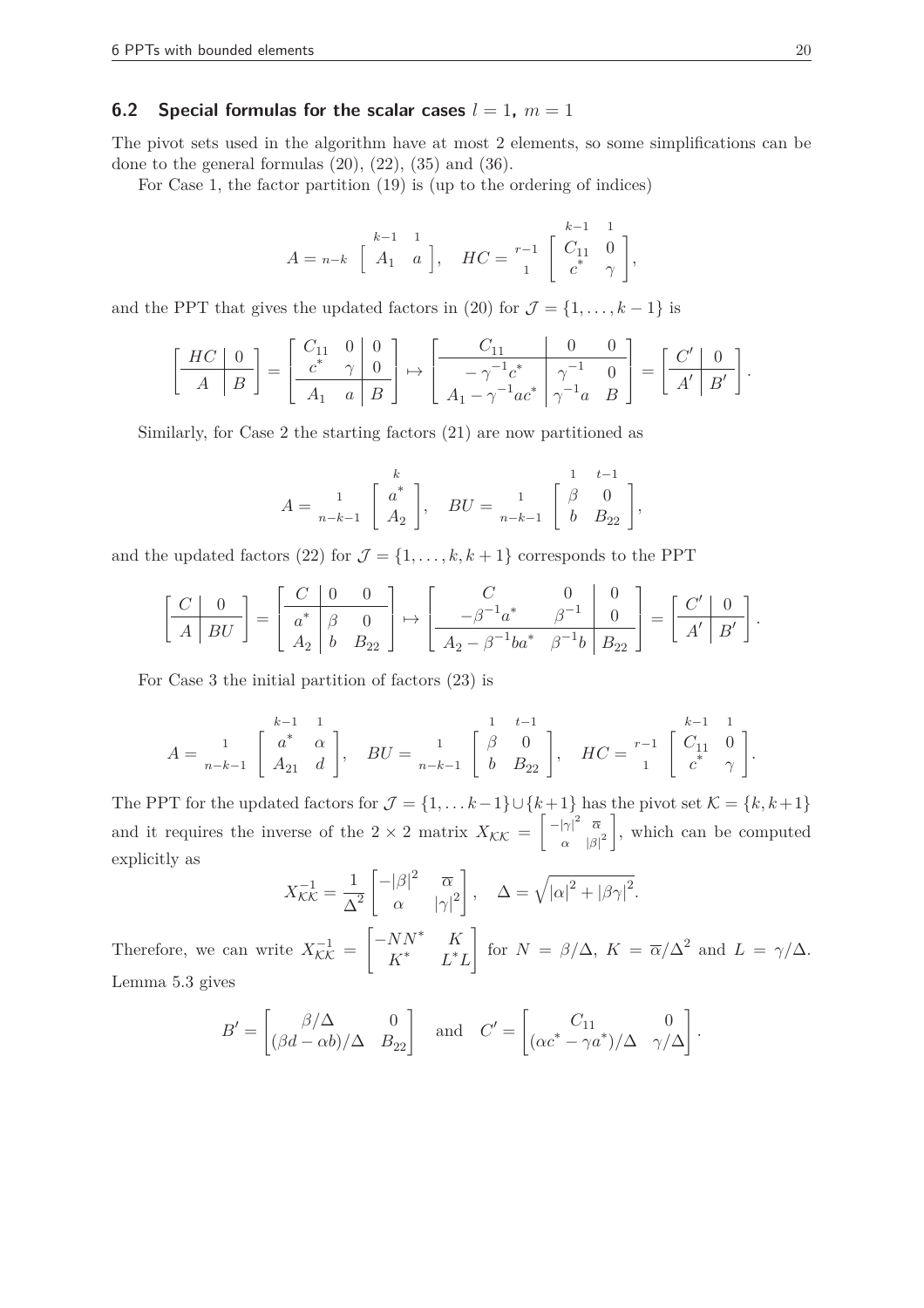Finally, the factor update formula for is

$$
\begin{bmatrix}\n\begin{array}{c}\nHC & 0 \\
A & BU\n\end{array}\n\end{bmatrix} = \begin{bmatrix}\nC_{11} & 0 & 0 & 0 \\
c^* & \gamma & 0 & 0 \\
a^* & \alpha & \beta & 0 \\
A_{21} & d & b & B_{22}\n\end{bmatrix} \\
\rightarrow \begin{bmatrix}\nC_{11} & 0 & 0 & 0 \\
(\alpha c^* - \gamma a^*) / \Delta & \gamma / \Delta & 0 & 0 \\
-I_{21} & Y_{32}^* & \beta / \Delta & 0 \\
Y_{41} & Y_{43} & (\beta d - \alpha b) / \Delta & B_{22}\n\end{bmatrix} = \begin{bmatrix}\nC' & 0 \\
A' & B'\n\end{bmatrix},
$$

where

$$
Y_{21} = (\overline{\gamma}|\beta|^2 c^* + \overline{\alpha}a^*)/\Delta^2,
$$
  
\n
$$
Y_{41} = A_{21} - \frac{1}{\Delta^2} \begin{bmatrix} d & b \end{bmatrix} \begin{bmatrix} \overline{\gamma}|\beta|^2 & \overline{\alpha} \\ -\alpha\overline{\beta}\overline{\gamma} & \overline{\beta}|\gamma|^2 \end{bmatrix} \begin{bmatrix} c^* \\ a^* \end{bmatrix},
$$
  
\n
$$
Y_{32} = \overline{\alpha}/\Delta^2,
$$
  
\n
$$
Y_{43} = (\overline{\alpha}d + |\gamma|^2 \overline{\beta}b)/\Delta^2.
$$

#### **7 Numerical experiments**

We have implemented a MATLAB version of Algorithm 1 and carried out the tests in MAT-LAB R2014a on a machine with an Intel Core i7-4910MQ 2.90GHz processor and 16GB RAM.

In our first experiment we use **randn** to generate random factors  $C \in \mathbb{R}^{14 \times 14}$ ,  $A \in \mathbb{R}^{16 \times 14}$ ,  $B \in \mathbb{R}^{16 \times 16}$  and a random index set  $\mathcal I$  with card $(\mathcal I) = 14$  defining the *I*-semidefinite matrix *X* of order 30. The threshold parameter for the optimization algorithm is  $\tau = 1.5$ . In Figure 1 we display a color plot of the matrix  $|X|$ , where  $(|X|)_{ij} = |x_{ij}|$  at the start of the optimization procedure, after 10 and 20 iterations, and the final matrix. The algorithm took 31 iterations and produced the matrix X with max  $|x_{ij}| = 0.46$  and card $(\mathcal{I}_{\text{opt}}) = 16$ . The effect of semidefinite blocks on the reduction can be seen in plots (b) and (c) of Figure 1, where the dark red stripes that appear are due to the fact that whenever a diagonal pivot is chosen (Case 1 or 2), all elements in the corresponding row and column of the matrices −*C* <sup>∗</sup>*C* or *BB*<sup>∗</sup> are also reduced below *τ* .

For the same example, Figure 2 displays  $\max_{i,j} |x_{ij}|$  and  $|\det X|$  during the iterations. The quantity  $\max_{i,j} |x_{ij}|$  is not guaranteed to decrease with iterations and we see this behaviour on the left plot but  $|\det X|$  must decrease with each iteration as we explain in Section 6.1, and this is evident in the log-lin graph on the right.

We next use the matrices from the examples in the benchmark test set [6] to construct a quasidefinite matrix *X* to which we then apply Algorithm 1 with the threshold  $\tau = 1.5$ . The test set [6] contains 33 problems, which are taken from the standard carex test suite [3] for the numerical solution of the continuous-time algebraic Riccati equation, and in addition some examples use different parameters chosen to make the problems more challenging. Each example contains factors (cf. Section 4) *A*,  $G = G^T$ ,  $Q = Q^T \in \mathbb{R}^{k \times k}$ ,  $B \in \mathbb{R}^{k \times t}$ ,  $C \in \mathbb{R}^{r \times k}$ ,  $R = R^T \in \mathbb{R}^{t \times t}$  and  $\tilde{Q} = \tilde{Q}^T \in \mathbb{R}^{r \times r}$ , with  $r, t \leq k$ , which define the Hamiltonian matrix

$$
\mathcal{H} = \begin{bmatrix} A & -G \\ -Q & -A^T \end{bmatrix} = \begin{bmatrix} A & -BR^{-1}B^T \\ -C^T \tilde{Q} C & -A^T \end{bmatrix}.
$$

From these factors we construct the quasidefinite matrix

$$
X = \begin{bmatrix} -Q & A^T \\ A & G \end{bmatrix} = \begin{bmatrix} -C_f^T C_f & A^T \\ A & B_f B_f^T \end{bmatrix},
$$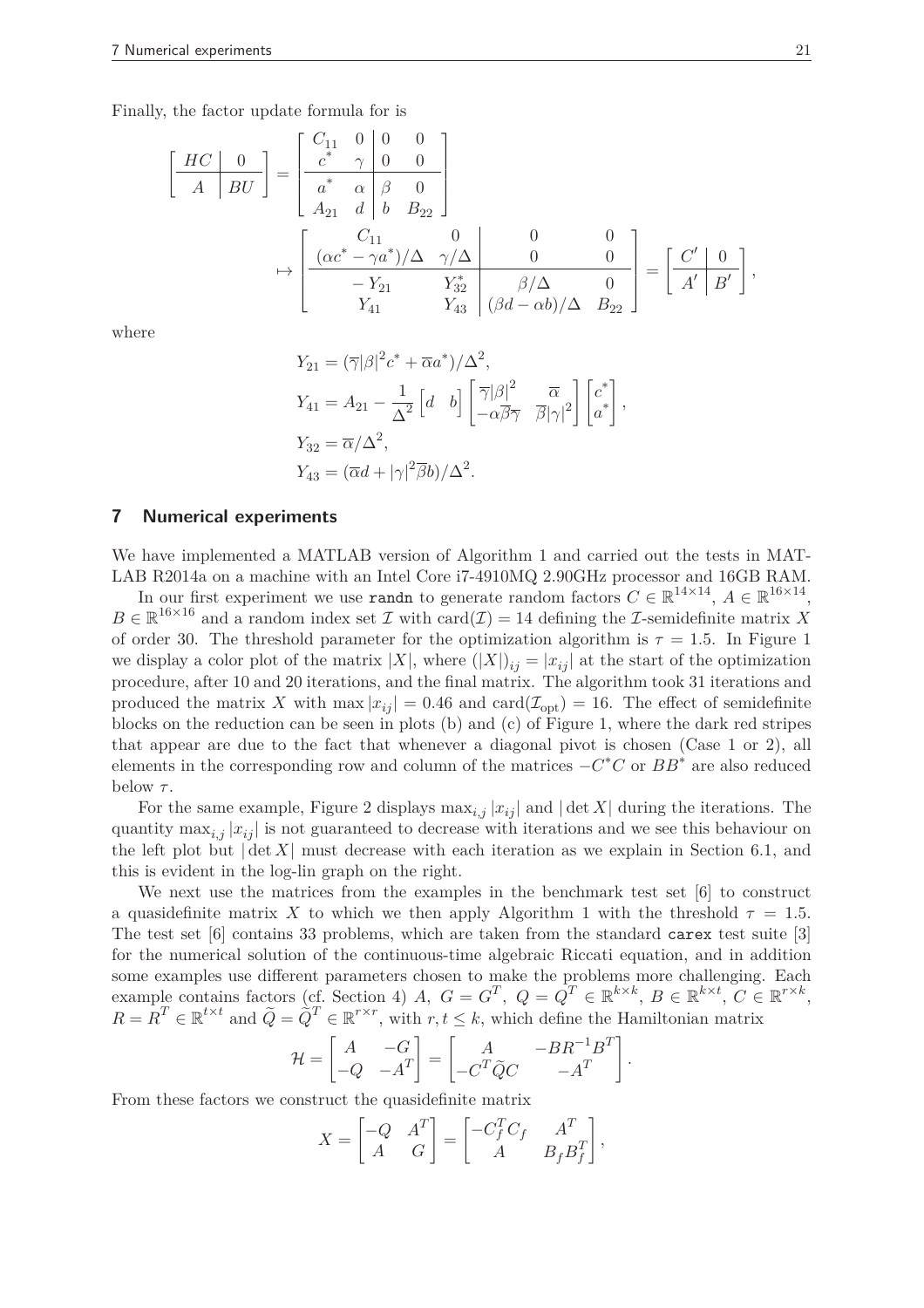

Fig. 1: Snapshots of  $|X|$  for the starting matrix, iterations 10 and 20, and the final matrix for Algorithm 1 applied to a random matrix *X* of order 30 with the factors  $C \in \mathbb{R}^{14 \times 14}$ ,  $A \in \mathbb{R}^{16 \times 14}$  and  $B \in \mathbb{R}^{16 \times 16}$ .



Fig. 2: The changes in  $\max_{i,j} |x_{ij}|$  and  $|\det X|$  for Algorithm 1 applied to a random matrix X of order 30 with the factors  $C \in \mathbb{R}^{14 \times 14}$ ,  $A \in \mathbb{R}^{16 \times 14}$  and  $B \in \mathbb{R}^{16 \times 16}$ . In the figure on the right, a base-10 logarithmic scale is used for the *y*-axis.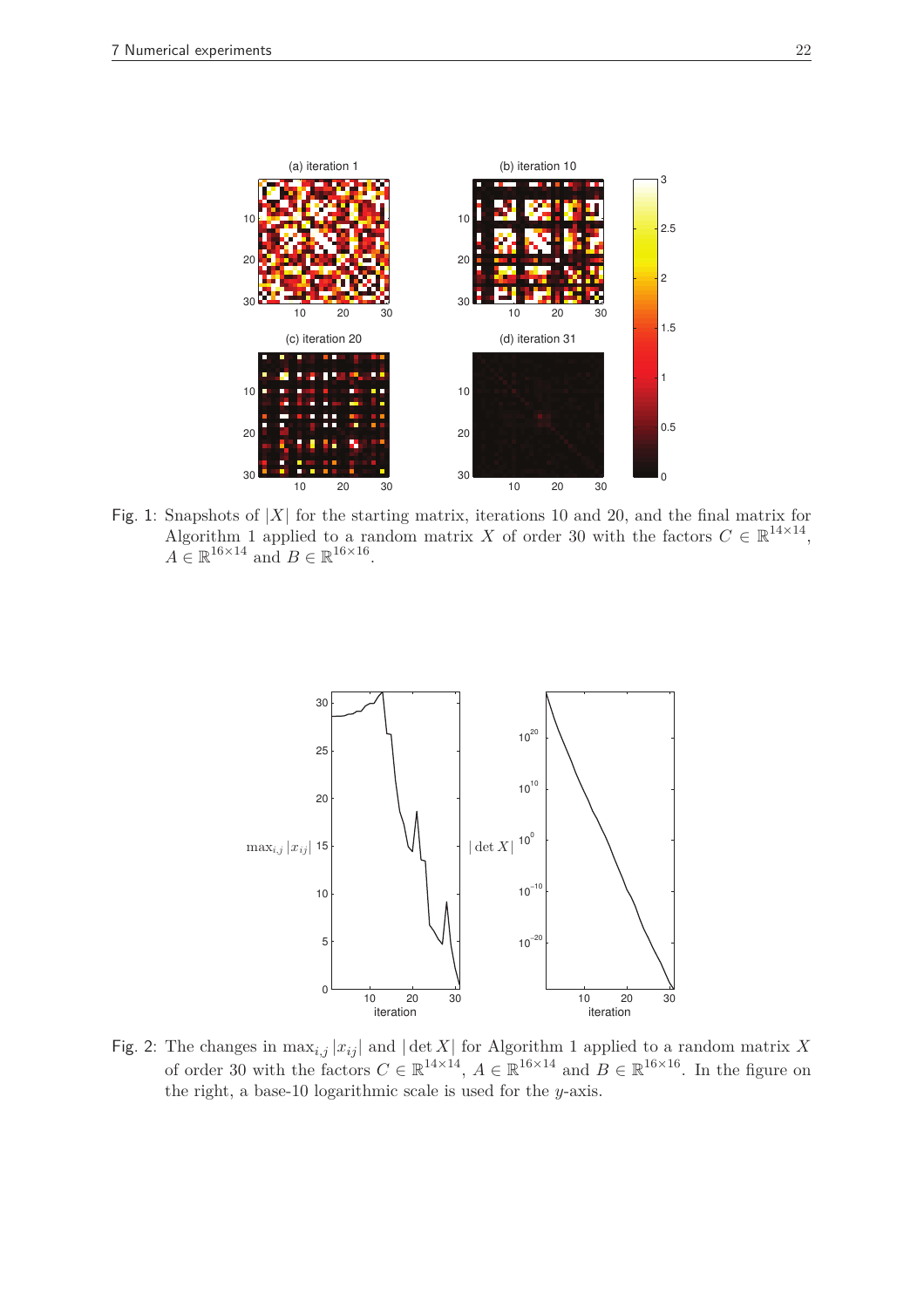| Ex.            | $\boldsymbol{k}$ | $\boldsymbol{t}$ | $\boldsymbol{r}$ | $\kappa(\mathcal{G}_{\mathcal{I}}(X))$ | Subspace distance | $\max  x_{ij} $ | $\max  (X_{\text{opt}})_{ij} $ | it             |
|----------------|------------------|------------------|------------------|----------------------------------------|-------------------|-----------------|--------------------------------|----------------|
| $\mathbf{1}$   | $\overline{2}$   | $\mathbf{1}$     | $\overline{2}$   | 2.41                                   | 4.71e-16          | 2.000           | 1.000                          | $\overline{2}$ |
| $\sqrt{2}$     | $\overline{2}$   | $\mathbf{1}$     | $\overline{2}$   | 1.62e1                                 | 1.31e-15          | 9.000           | 9.231e-1                       | $\sqrt{3}$     |
| $\overline{5}$ | 9                | 3                | 9                | 2.16e2                                 | $5.60e-15$        | 1.472e2         | 7.961e-1                       | 13             |
| $\overline{6}$ | 30               | 3                | $\overline{5}$   | 1.44e8                                 | 3.47e-13          | 1.440e8         | 1.377                          | $\,29$         |
| $\overline{7}$ | $\sqrt{2}$       | $\mathbf{1}$     | $\mathbf{1}$     | 2.03                                   | 7.67e-16          | 2.000           | 1.000                          | $\sqrt{2}$     |
| $8\,$          | $\overline{2}$   | $\mathbf{1}$     | $\mathbf{1}$     | 2.72                                   | 7.28e-16          | 2.000           | 1.000                          | $\overline{2}$ |
| 9              | $\overline{2}$   | $\overline{2}$   | $\mathbf{1}$     | 1.01e4                                 | 1.99e-13          | 1.000e4         | $1.000e-1$                     | $\overline{2}$ |
| 10             | $\overline{2}$   | $\overline{2}$   | $\mathbf{1}$     | 1.01e6                                 | 4.07e-11          | 1.000e6         | $1.000e-1$                     | 3              |
| 11             | $\overline{2}$   | $\mathbf{1}$     | $\overline{2}$   | 1.62                                   | 4.71e-16          | 1.000           | 1.000                          | $\mathbf{1}$   |
| 12             | $\overline{2}$   | $\mathbf{1}$     | $\overline{2}$   | 7.07e5                                 | 5.08e-16          | 1.000e6         | 1.000                          | $\overline{2}$ |
| 13             | $\overline{2}$   | $\mathbf{1}$     | $\overline{2}$   | 1.41                                   | 4.71e-16          | 1.000           | 1.000                          | $\mathbf{1}$   |
| 14             | $\overline{2}$   | $\overline{2}$   | $\overline{2}$   | 1.91                                   | $7.25e-16$        | 2.000           | $4.000e-1$                     | 3              |
| 15             | $\overline{2}$   | $\overline{2}$   | $\overline{2}$   | 2.75                                   | 1.04e-15          | 1.000           | 1.000                          | $\mathbf{1}$   |
| 16             | $\overline{2}$   | $\overline{2}$   | $\overline{2}$   | 2.75                                   | 1.86e-15          | $1.000\,$       | 1.000                          | $\mathbf{1}$   |
| 19             | 3                | 3                | 3                | 1.91                                   | $1.22e-15$        | 2.333           | 1.486                          | 3              |
| 20             | 3                | 3                | 3                | 3.54                                   | $1.12e-15$        | 2.333e6         | 7.037e-7                       | $\overline{7}$ |
| 21             | $\overline{4}$   | $\mathbf{1}$     | $\overline{2}$   | 1.91                                   | $1.60e-15$        | 1.000           | 1.000                          | $\mathbf{1}$   |
| 22             | $\overline{4}$   | $\mathbf{1}$     | $\overline{2}$   | 1.00e12                                | 1.16e-10          | 1.000e12        | 1.000                          | 3              |
| 23             | $\overline{4}$   | $\mathbf{1}$     | $\mathbf{1}$     | 4.16                                   | $1.09e-15$        | 1.000           | 1.000                          | $\mathbf{1}$   |
| 24             | $\overline{4}$   | $\mathbf{1}$     | $\mathbf{1}$     | 4.24                                   | 9.11e-16          | 1.000           | 1.000                          | $\mathbf{1}$   |
| 25             | 77               | 39               | 38               | 1.00e1                                 | $6.44e-15$        | 1.000e1         | 1.000                          | 39             |
| 26             | 237              | 119              | 118              | 1.00e1                                 | 9.88e-15          | 1.000e1         | 1.000                          | 119            |
| 27             | 397              | 199              | 198              | 1.00e1                                 | 1.31e-14          | 1.000e1         | 1.000                          | 199            |
| 28             | 8                | $8\,$            | 8                | 3.00                                   | 1.68e-15          | 2.000           | 1.400                          | $\overline{5}$ |
| 29             | 64               | 64               | 64               | $3.00\,$                               | 6.11e-15          | 2.000           | 1.400                          | 33             |
| 30             | 21               | $\mathbf{1}$     | $\mathbf{1}$     | 1.00                                   | 6.76e-16          | 1.000           | 1.000                          | 1              |
| 31             | 21               | $\mathbf{1}$     | $\mathbf{1}$     | 1.00e2                                 | $6.76e-16$        | 1.000e2         | 1.000                          | $\overline{2}$ |
| 32             | 100              | $\mathbf{1}$     | $\mathbf{1}$     | 1.22e3                                 | 1.84e-13          | 4.481e2         | 9.985e-1                       | 200            |
| 33             | 60               | $\overline{2}$   | 60               | 2.41                                   | $6.75e-15$        | $1.000\,$       | 1.000                          | $\mathbf{1}$   |

Tab. 1: Algorithm 1 applied to the matrices defining the test examples from [6].

where  $B_f = BR_R^{-1} \in \mathbb{R}^{k \times t}$ ,  $C_f = R_{\widetilde{Q}} C \in \mathbb{R}^{r \times k}$  and  $R_R$  and  $R_{\widetilde{Q}}$  are the upper triangular Cholesky factors of the matrices *R* and  $\tilde{Q}$ , respectively. Moreover, the matrix  $\tilde{Q} = \begin{bmatrix} 9 & 6 \\ 6 & 4 \end{bmatrix}$  in Example 2 in [6] is singular positive semidefinite and therefore we use  $R_{\widetilde{Q}} = \begin{bmatrix} 3 & 2 \\ 0 & 0 \end{bmatrix}$  as its Cholesky factor. The pair  $(\mathcal{I}, X)$ , with  $\mathcal{I} = \{1, 2, \ldots, k\}$ , identifies a Lagrangian subspace of  $\mathbb{C}^{4k}$  which is associated with the Hamiltonian pencil (12), as described in Section 4.

This construction eliminates Examples 3, 4, 17 and 18 from [6] due to the indefiniteness of the matrix  $\hat{Q}$ , and consequently the matrix  $Q$ , since we cannot form a quasidefinite matrix  $\hat{X}$ from these factors.

In Table 1, for each of the remaining examples we present the dimensions  $k$ ,  $t$  and  $r$  defining the factors  $C_f$ ,  $A$  and  $B_f$  of the matrix  $X$ , the number of iterations it the optimization took, the 2-norm condition number  $\kappa$  of the starting matrix  $\mathcal{G}_{\tau}(X)$ , the maximum modulus of the elements in *X* and the computed optimal reduced matrix  $X_{\text{opt}}$ , and the subspace distance between  $\mathcal{G}_{\mathcal{I}}(X)$  and  $\mathcal{G}_{\mathcal{I}_{\mathrm{opt}}}(X_{\mathrm{opt}})$  computed by MATLAB's subspace.

Small values for the subspaces distance indicate that the algorithm produced a representation of the same subspace associated with  $\mathcal{G}_{\mathcal{T}}(X)$ , which happens in almost all examples. The largest value for this quantity corresponds to the Example 22 where the starting representation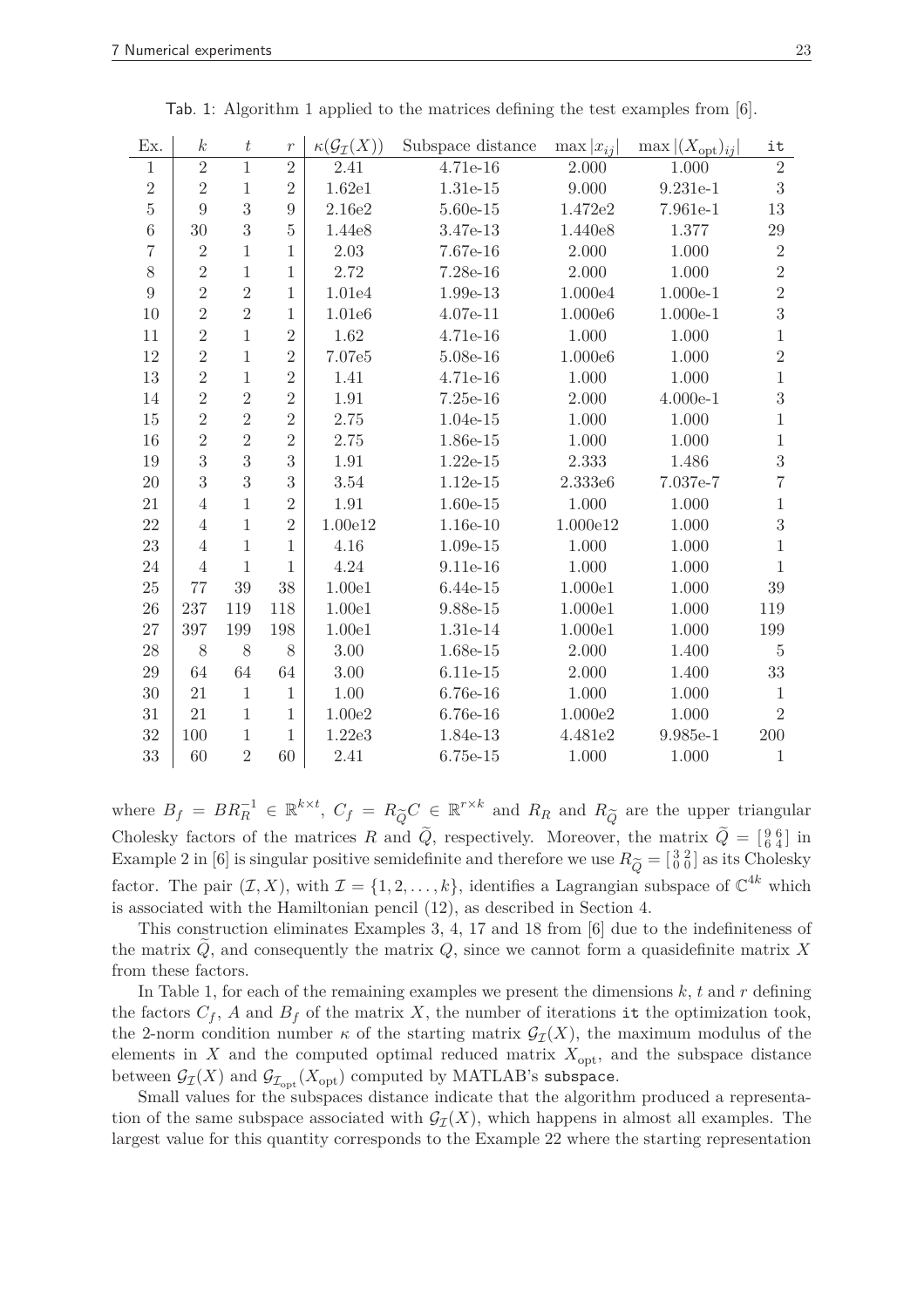$\mathcal{G}_{\mathcal{I}}(X)$  is ill-conditioned. Several examples already had X with elements bounded in modulus by 1 but we include them for completeness. In all other examples, the algorithm achieved the goal of reducing the modulus of all elements in  $X_{\text{opt}}$  below the threshold  $\tau$  and the number of iterations required to do this was in general not large.

We also note that the factors  $B_f$  and  $C_f$  could have been formed from the matrices  $G$  and *Q*, e.g. by taking their Cholesky factors or semidefinite square roots. We chose not to do this not only because *B* and *C* are readily available, but also since in most examples *G* and/or *Q* are singular, and moreover such  $B_f$  and  $C_f$  would be square, while those computed from *B* and *C* are rectangular, often with very small number of columns and rows, respectively.

The MATLAB code used for the experiments is available at https://bitbucket.org/fph/ pgdoubling-quad.

#### **8 Concluding remarks**

The main motivation for this work was the fact that the definiteness structure possessed by most matrices to which the PPT is applied in [18] is not used or enforced in general formulas (1), which means that it could be lost in computation due to numerical errors. These matrices of interest, which generalize the quasidefinite structure, are called  $\mathcal{I}$ -semidefinite.

We have shown that  $\mathcal I$ -semidefinite matrices define Lagrangian semidefinite subspaces which are associated with the standard form of Hamiltonian and symplectic pencils appearing in control theory, and this makes  $\mathcal{I}$ -semidefinite matrices ubiquitous in the field. We also proved that the elementwise bound on the entries of an optimal permuted Riccati representation can be improved for the case of a Lagrangian semidefinite subspace.

The central part of the paper was dedicated to deriving factored versions of the general PPT formulas used in the optimization algorithm for computing this optimal representation. These formulas now exploit the structure of an I-semidefinite matrix *X* by working on the (not necessarily square) factors defining the semidefinite blocks and guarantee the definiteness properties of the resulting matrix by construction. Working directly with the factors of *X* is additionally appealing in view of the fact that the factors *B* and *C* are often available a priori in control theory. Furthermore, in this way we avoid forming the Gram matrices *C* <sup>∗</sup>*C* and *BB*<sup>∗</sup> where a possible loss of accuracy might occur.

#### **Acknowledgements**

We thank Nick Higham and Vedran Sego for the helpful comments on an earlier version of the manuscript.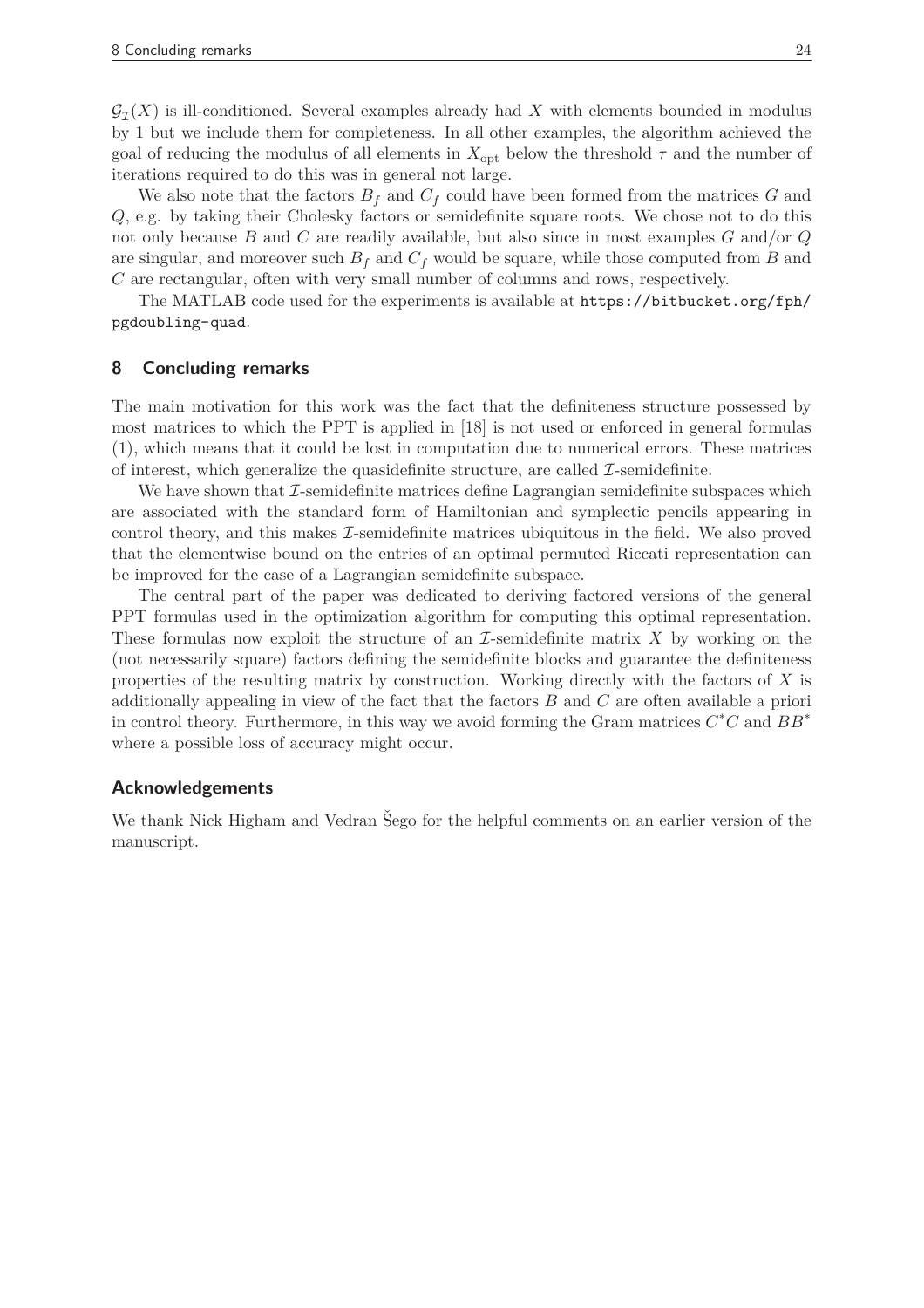# **9 References**

- [1] Andrei A. Agrachev and Yuri L. Sachkov. *Control theory from the geometric viewpoint*, volume 87 of *Encyclopaedia of Mathematical Sciences*. Springer-Verlag, Berlin, 2004. Control Theory and Optimization, II.
- [2] Gregory Ammar and Volker Mehrmann. On Hamiltonian and symplectic Hessenberg forms. *Linear Algebra Appl.*, 149:55 – 72, 1991.
- [3] Peter Benner, Alan J. Laub, and Volker Mehrmann. A collection of benchmark examples for the numerical solution of algebraic Riccati equations I: the continuous-time case. Technical Report SPC 95-22, Forschergruppe 'Scientific Parallel Computing', Fakultät für Mathematik, TU Chemnitz-Zwickau, 1995. Version dated February 28, 1996.
- [4] Michele Benzi, Gene H. Golub, and Jörg Liesen. Numerical solution of saddle point problems. *Acta Numer.*, 14:1–137, 2005.
- [5] Dario A. Bini, Bruno Iannazzo, and Beatrice Meini. *Numerical Solution of Algebraic Riccati Equations*. Society for Industrial and Applied Mathematics, 2011.
- [6] Delin Chu, Xinmin Liu, and Volker Mehrmann. A numerical method for computing the Hamiltonian Schur form. *Numer. Math.*, 105(3):375–412, 2007.
- [7] Richard J. Duffin, Dov Hazony, and Norman Morrison. Network synthesis through hybrid matrices. *SIAM J. Appl. Math.*, 14(2):390–413, 1966.
- [8] Heike Fassbender. *Symplectic methods for the symplectic eigenproblem*. Kluwer Academic/Plenum Publishers, New York, 2000.
- [9] James H. Goodnight. A tutorial on the SWEEP operator. *The American Statistician*, 33(3):149–158, 1979.
- [10] Nicholas J. Higham. *Accuracy and Stability of Numerical Algorithms*. Society for Industrial and Applied Mathematics, Philadelphia, PA, USA, second edition, 2002.
- [11] Nicholas J. Higham. *J*-orthogonal matrices: Properties and generation. *SIAM Rev.*, 45(3):504–519, September 2003.
- [12] Leslie Hogben, editor. *Handbook of linear algebra*. Discrete Mathematics and its Applications (Boca Raton). CRC Press, Boca Raton, FL, second edition, 2014.
- [13] Roger A. Horn and Charles R. Johnson. *Matrix Analysis*. Cambridge University Press, Cambridge, UK, second edition, 2013.
- [14] Peter Lancaster and Leiba Rodman. *Algebraic Riccati equations*. Oxford University Press, Oxford, 1995.
- [15] A.J. Laub. A Schur method for solving algebraic Riccati equations. *IEEE Trans. Automat. Control*, 24(6):913–921, 1979.
- [16] Wen-Wei Lin, Volker Mehrmann, and Hongguo Xu. Canonical forms for Hamiltonian and symplectic matrices and pencils. *Linear Algebra Appl.*, 302/303:469–533, 1999.
- [17] Volker Mehrmann. *The autonomous linear quadratic control problem*, volume 163 of *Lecture Notes in Control and Information Sciences*. Springer-Verlag, Berlin, 1991. Theory and numerical solution.